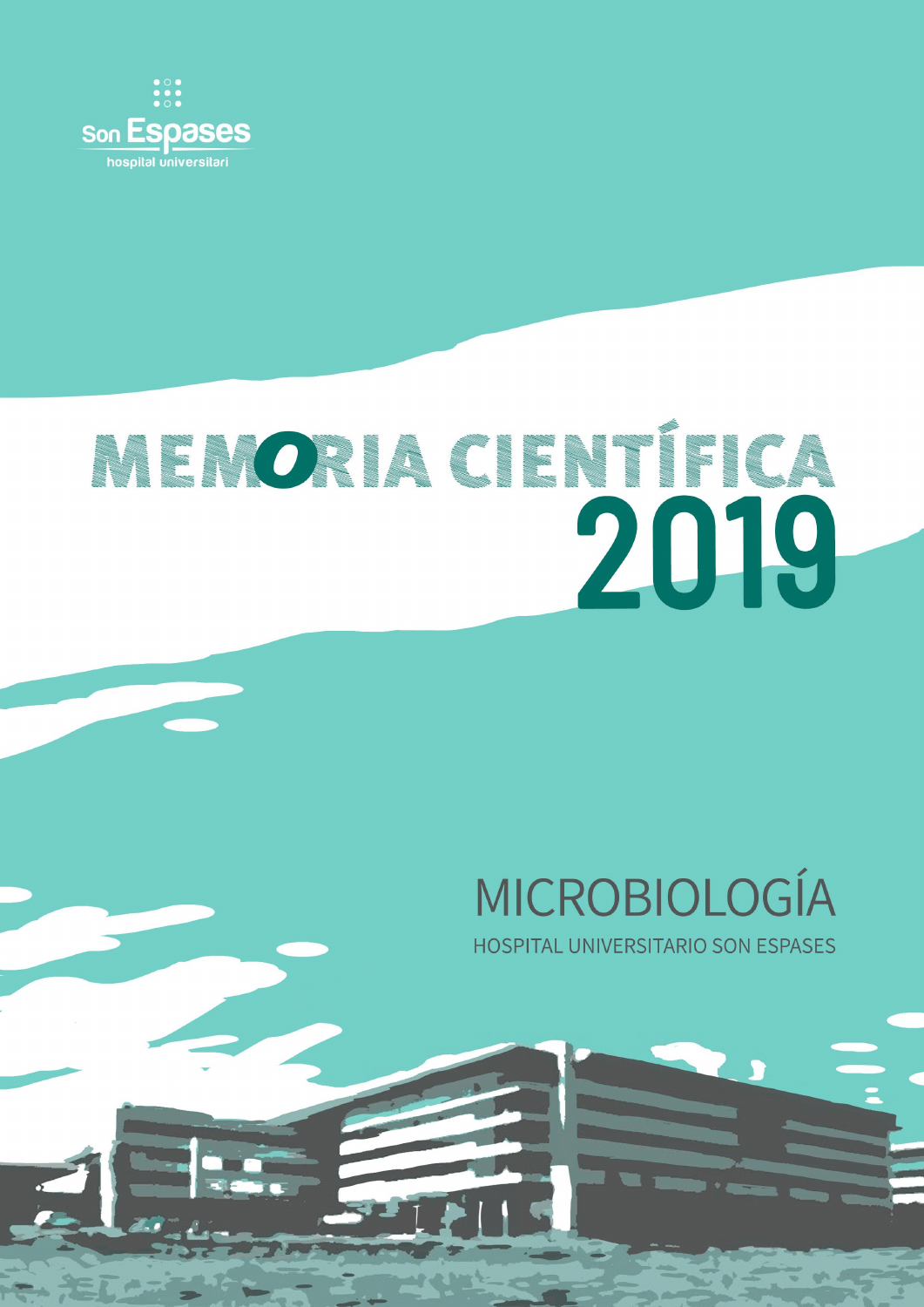





# Índice

| Otras actividades como participación en la organización de eventos científicos, conferencias invitadas, etc. |  |
|--------------------------------------------------------------------------------------------------------------|--|

Ctra. de Valldemossa, 79 07010 Palma. Mallorca

sonespases.info@ssib.es www.hospitalsonespases.com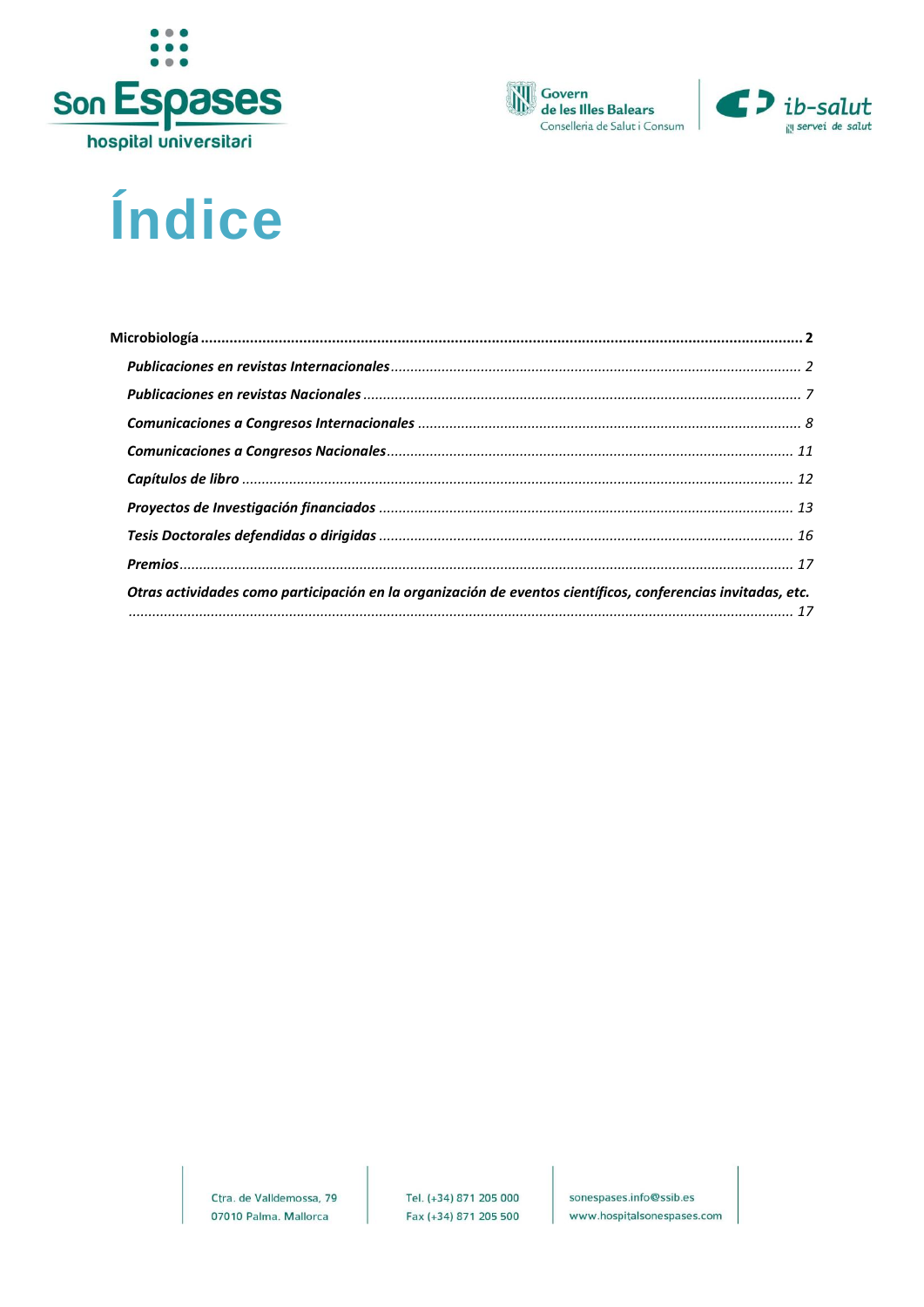





### <span id="page-2-0"></span>**Microbiología**

#### <span id="page-2-1"></span>**Publicaciones en revistas Internacionales**

**Recio R, Sánchez-Diener I, Viedma E, Meléndez-Carmona MÁ, Villa J, Orellana MÁ, Mancheño M, Juan C, Zamorano L, Lora-Tamayo J, Chaves F, Oliver A**. Pathogenic characteristics of *Pseudomonas aeruginosa* bacteraemia isolates in a high-endemicity setting for ST175 and ST235 high-risk clones. Eur J Clin Microbiol Infect Dis. 2019 Dec 10. doi: 10.1007/s10096-019-03780-z.

PMID:31823150

**Torrens G, Hernández SB, Ayala JA, Moya B, Juan C, Cava F, Oliver A**. Regulation of AmpC-Driven β-Lactam Resistance in *Pseudomonas aeruginosa*: Different Pathways, Different Signaling. mSystems. 2019 Dec 3;4(6). pii: e00524-19. doi: 10.1128/mSystems.00524-19.

PMID:31796566

**Babich T, Naucler P, Valik JK, Giske CG, Benito N, Cardona R, Rivera A, Pulcini C, Fattah MA, Haquin J, MacGowan A, Grier S, Chazan B, Yanovskay A, Ami RB, Landes M, Nesher L, Zaidman-Shimshovitz A, McCarthy K, Paterson DL, Tacconelli E, Buhl M, Mauer S, Rodriguez-Bano J, Morales I, Oliver A, de Gopegui ER, Cano A, Machuca I, Gozalo-Marguello M, Martinez-Martinez L, Gonzalez-Barbera EM, Alfaro IG, Salavert M, Beovic B, Saje A, Mueller-Premru M, Pagani L, Vitrat V, Kofteridis D, Zacharioudaki M,**  Maraki S, Weissman Y, Paul M, Dickstein Y, Leibovici L, Yahav D. Risk factors for mortality among patients with Pseudomonas aeruginosa bacteraemia: a retrospective multicentre study. Int J Antimicrob Agents. 2019 Nov 23:105847. doi: 10.1016/j.ijantimicag.2019.11.004.

PMID:31770625

**Fraile-Ribot P, Zamorano L, Orellana R, Barrio-Tofiño E, Sánchez-Diener I, Cortes-Lara S, López-Causapé C, Cabot G, Bou G, Martínez-Martínez L, Oliver A; GEMARA-SEIMC/REIPI Pseudomonas study Group**. [Activity of imipenem/relebactam against a large](https://www.ncbi.nlm.nih.gov/pubmed/31740559)  collection of *Pseudomonas aeruginosa* [clinical isolates and isogenic β-lactam resistant](https://www.ncbi.nlm.nih.gov/pubmed/31740559)  [mutants.](https://www.ncbi.nlm.nih.gov/pubmed/31740559) Antimicrob Agents Chemother. 2019 Nov 18. pii: AAC.02165-19. doi: 10.1128/AAC.02165-19.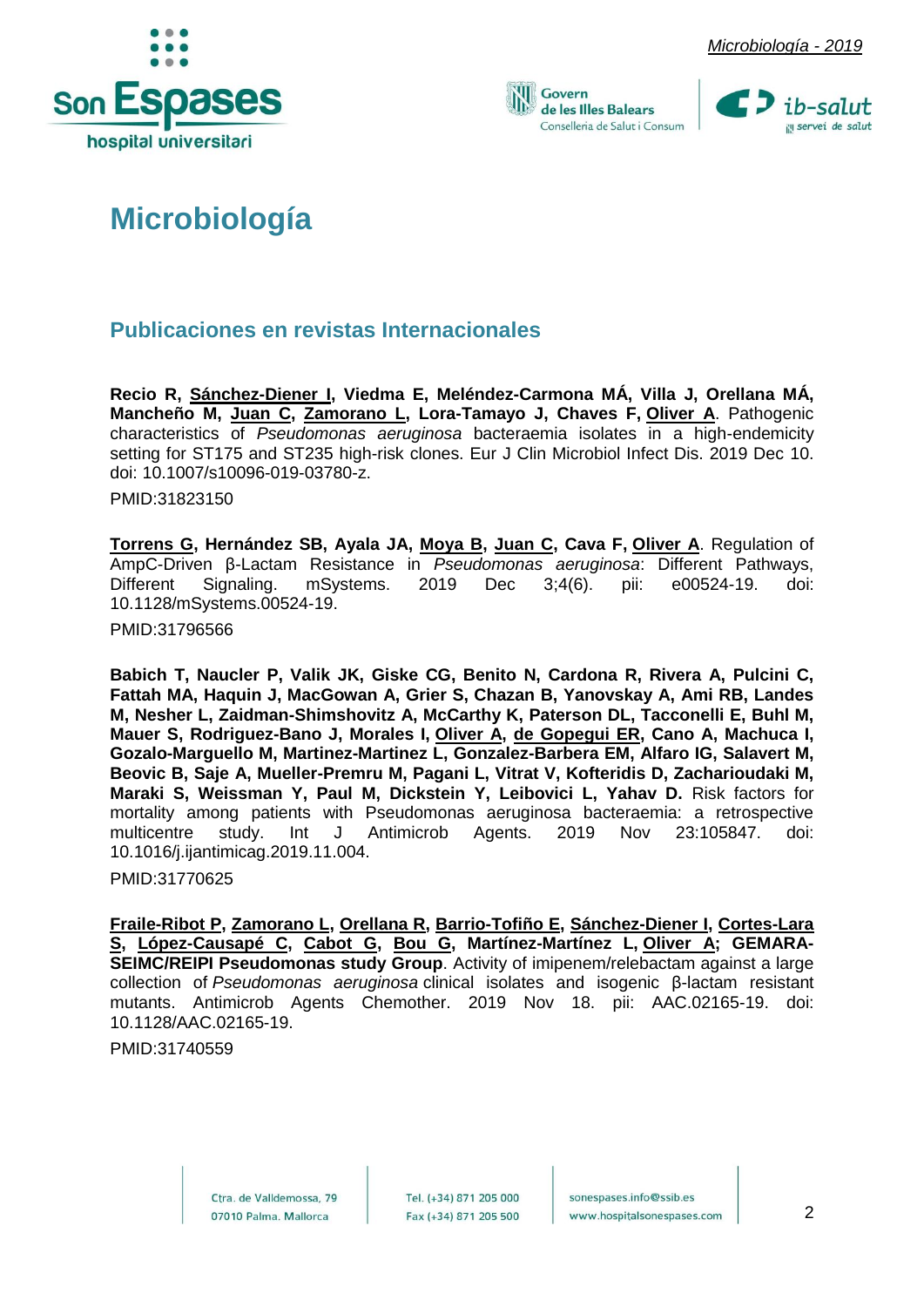





**Mack AR, Barnes MD, Taracila MA, Hujer AM, Hujer KM, Cabot G, Feldgarden M, Haft DH, Klimke W, van den Akker F, Vila AJ, Smania A, Haider S, Papp-Wallace KM, Bradford PA, Rossolini GM, Docquier JD, Frère JM, Galleni M, Hanson ND, Oliver A, Plésiat P, Poirel L, Nordmann P, Palzkill TG, Jacoby GA, Bush K, Bonomo RA.** [A](https://www.ncbi.nlm.nih.gov/pubmed/31712217)  [standard numbering scheme for class C β-lactamases.](https://www.ncbi.nlm.nih.gov/pubmed/31712217) Antimicrob Agents Chemother. 2019 Nov 11. pii: AAC.01841-19. doi: 10.1128/AAC.01841-19.

PMID:31712217

**Fraile-Ribot PA, Del Rosario-Quintana C, López-Causapé C, Gomis-Font MA, Ojeda-Vargas M, Oliver A**. Emergence of Resistance to Novel β-Lactam-β-Lactamase Inhibitor Combinations Due to Horizontally Acquired AmpC (FOX-4) in *Pseudomonas aeruginosa* Sequence Type 308. Antimicrob Agents Chemother. 2019 Dec 20;64(1). pii: e02112-19. doi: 10.1128/AAC.02112-19. Print 2019 Dec 20.

PMID:31685471

**Arcay RM, Suárez-Bode L, López-Causapé C, Oliver A, Mena A**. Emergence of high-level and stable metronidazole resistance in *Clostridioides difficile*. Int J Antimicrob Agents. 2019 Nov 21:105830. doi: 10.1016/j.ijantimicag.2019.10.011. PMID:31669741

**Rodríguez-Núñez O, Periañez-Parraga L, Oliver A, Munita JM, Boté A, Gasch O, Nuvials X, Dinh A, Shaw R, Lomas JM, Torres V, Castón J, Araos R, Abbo LM, Rakita R, Pérez F, Aitken SL, Arias CA, Martín-Pena ML, Colomar A, Núñez MB, Mensa J, Martínez JA, Soriano A**. Higher MICs (>2 mg/L) Predict 30-Day Mortality in Patients With Lower Respiratory Tract Infections Caused by Multidrug- and Extensively Drug-Resistant *Pseudomonas aeruginosa* Treated With Ceftolozane/Tazobactam. Open Forum Infect Dis. 2019 Sep 28;6(10):ofz416. doi: 10.1093/ofid/ofz416. eCollection 2019 Oct. PMID:31660373

**Pincus NB, Bachta KER, Ozer EA, Allen JP, Pura ON, Qi C, Rhodes NJ, Marty FM, Pandit A, Mekalanos JJ, Oliver A, Hauser AR**. Long-term Persistence of an Extensively Drug Resistant Subclade of Globally Distributed Pseudomonas aeruginosa Clonal Complex 446 in an Academic Medical Center. Clin Infect Dis. 2019 Oct 4. pii: ciz973. doi: 10.1093/cid/ciz973.

PMID:31583403

**Rees VE, Bulitta JB, Oliver A, Nation RL, Landersdorfer CB**. Evaluation of Tobramycin and Ciprofloxacin as a Synergistic Combination Against Hypermutable *Pseudomonas aeruginosa* Strains via Mechanism-Based Modelling. Pharmaceutics. 2019 Sep 12;11(9). pii: E470. doi: 10.3390/pharmaceutics11090470.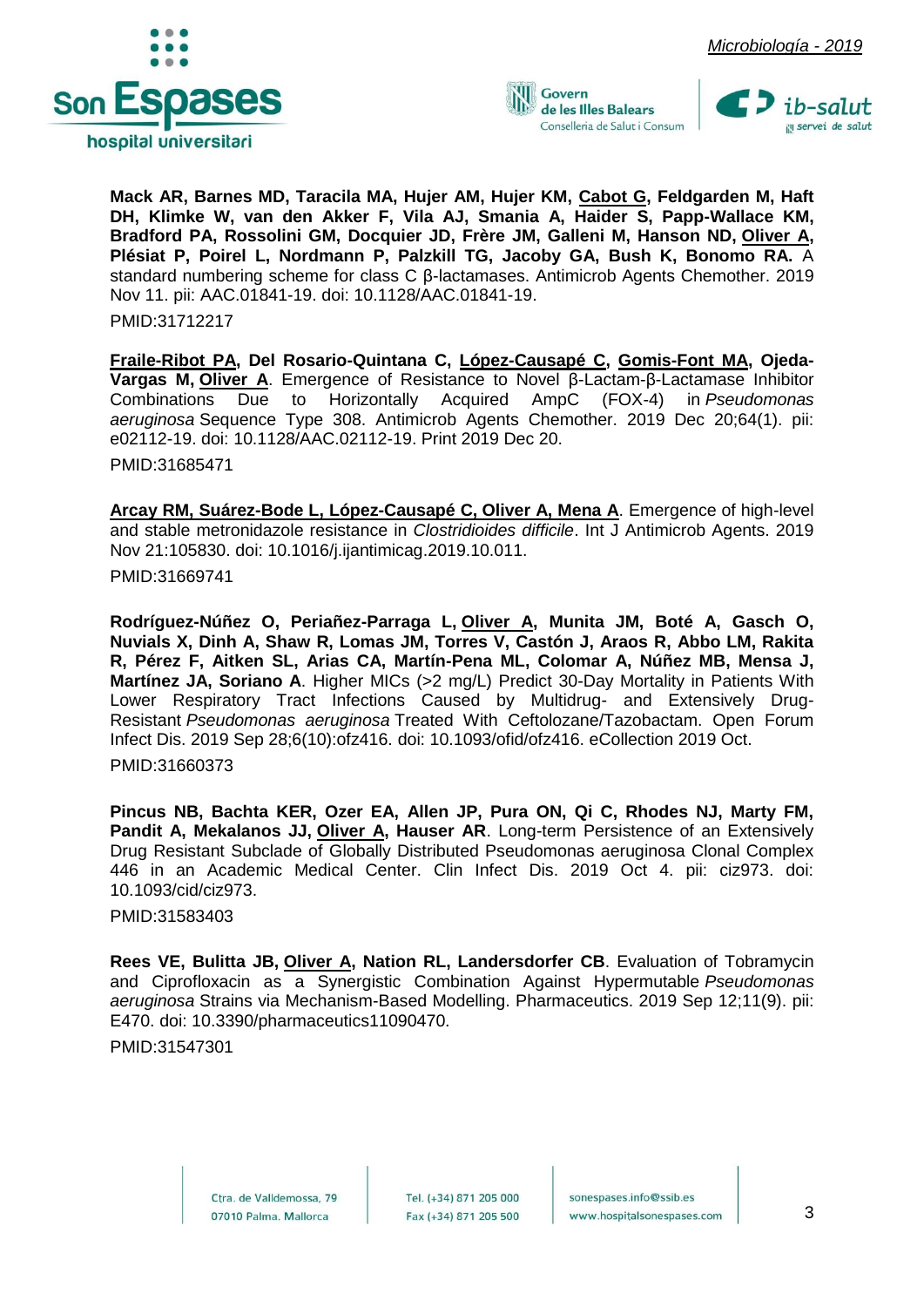





**Torrens G, Escobar-Salom M, Pol-Pol E, Camps-Munar C, Cabot G, López-Causapé C, Rojo-Molinero E, Oliver A, Juan C**. Comparative Analysis of Peptidoglycans From *Pseudomonas aeruginosa* Isolates Recovered From Chronic and Acute Infections. Front Microbiol. 2019 Aug 27;10:1868. doi: 10.3389/fmicb.2019.01868. eCollection 2019. PMID:31507543

**Horcajada JP, Montero M, Oliver A, Sorlí L, Luque S, Gómez-Zorrilla S, Benito N, Grau S**. Epidemiology and Treatment of Multidrug-Resistant and Extensively Drug-Resistant *Pseudomonas aeruginosa* Infections. Clin Microbiol Rev. 2019 Aug 28;32(4). pii: e00031-19. doi: 10.1128/CMR.00031-19. Print 2019 Sep 18.

PMID:31462403

**Del Barrio-Tofiño E, Sánchez-Diener I, Zamorano L, Cortes-Lara S, López-Causapé C, Cabot G, Bou G, Martínez-Martínez L, Oliver A; GEMARA-SEIMC/REIPI**. Association between *Pseudomonas aeruginosa* O-antigen serotypes, resistance profiles and high-risk clones: results from a Spanish nationwide survey. J Antimicrob Chemother. 2019 Nov 1;74(11):3217-3220. doi: 10.1093/jac/dkz346.

PMID:31430372

**Bilal H, Bergen PJ, Kim TH, Chung SE, Peleg AY, Oliver A, Nation RL, Landersdorfer CB.** Synergistic Meropenem-Tobramycin Combination Dosage Regimens against Clinical Hypermutable Pseudomonas aeruginosa at Simulated Epithelial Lining Fluid Concentrations in a Dynamic Biofilm Model. Antimicrob Agents Chemother. 2019 Oct 22;63(11). pii: e01293- 19. doi: 10.1128/AAC.01293-19. Print 2019 Nov.

PMID:31427301

**Vázquez-Ucha JC, Martínez-Guitián M, Maneiro M, Conde-Pérez K, Álvarez-Fraga L, Torrens G, Oliver A, Buynak JD, Bonomo RA, Bou G, González-Bello C, Poza M, Beceiro A**. Therapeutic Efficacy of LN-1-255 in Combination with Imipenem in Severe Infection Caused by Carbapenem-Resistant *Acinetobacter baumannii*. Antimicrob Agents Chemother. 2019 Sep 23;63(10). pii: e01092-19. doi: 10.1128/AAC.01092-19. Print 2019 Oct.

PMID:31383666

**Arca-Suárez J, Fraile-Ribot P, Vázquez-Ucha JC, Cabot G, Martínez-Guitián M, Lence E, González-Bello C, Beceiro A, Rodríguez-Iglesias M, Galán-Sánchez F, Bou G, Oliver A.** Challenging Antimicrobial Susceptibility and Evolution of Resistance (OXA-681) during Treatment of a Long-Term Nosocomial Infection Caused by a *Pseudomonas aeruginosa* ST175 Clone. Antimicrob Agents Chemother. 2019 Sep 23;63(10). pii: e01110-19. doi: 10.1128/AAC.01110-19. Print 2019 Oct.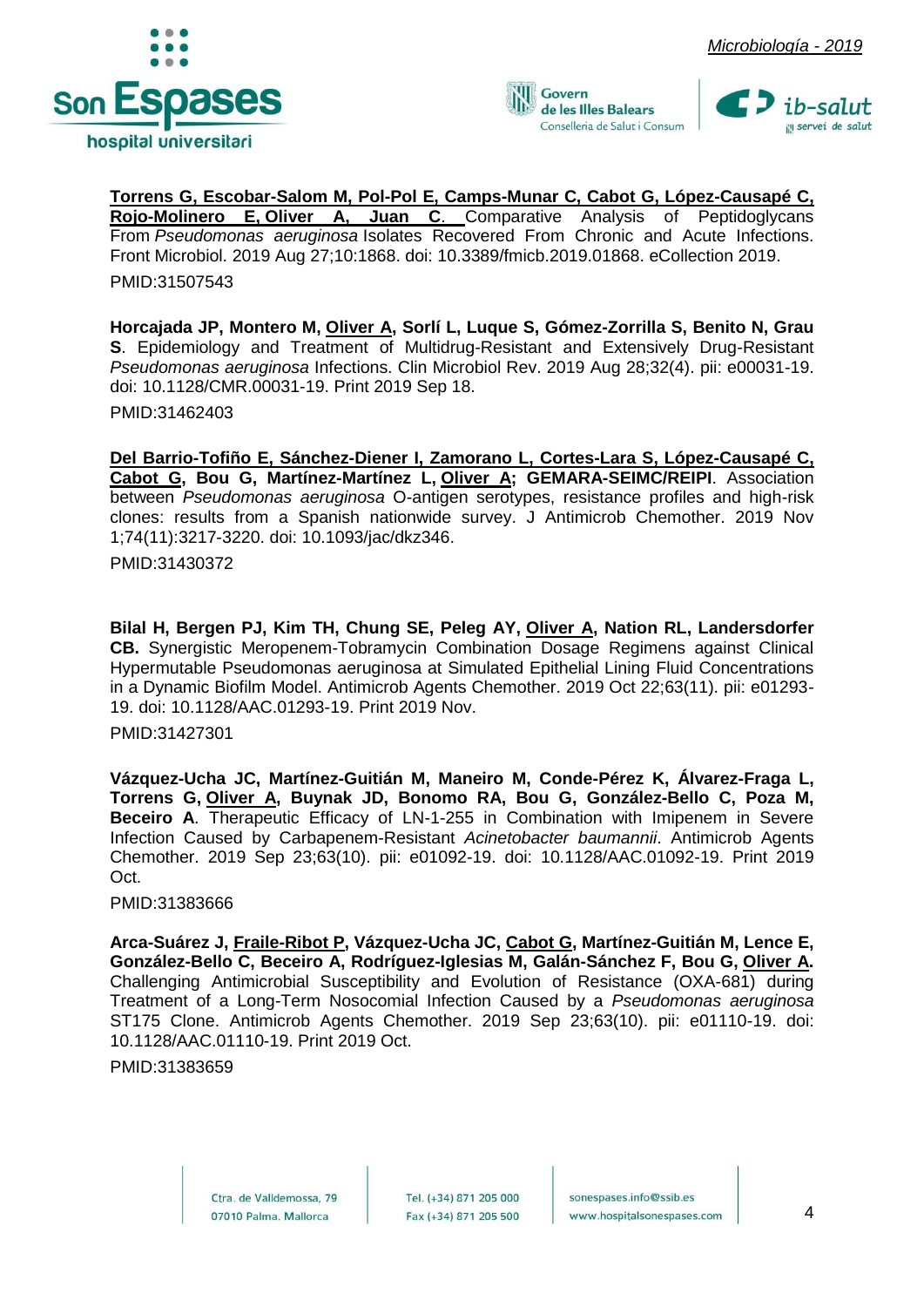







**Torrens G, Sánchez-Diener I, Jordana-Lluch E, Barceló IM, Zamorano L, Juan C, Oliver A**. In Vivo Validation of Peptidoglycan Recycling as a Target to Disable AmpC-Mediated Resistance and Reduce Virulence Enhancing the Cell-Wall-Targeting Immunity. J Infect Dis. 2019 Oct 22;220(11):1729-1737. doi: 10.1093/infdis/jiz377.

PMID:31325363

**Babich T, Naucler P, Valik JK, Giske CG, Benito N, Cardona R, Rivera A, Pulcini C, Abdel Fattah M, Haquin J, Macgowan A, Grier S, Gibbs J, Chazan B, Yanovskay A, Ben Ami R, Landes M, Nesher L, Zaidman-Shimshovitz A, McCarthy K, Paterson DL, Tacconelli E, Buhl M, Mauer S, Bano JR, Morales I, Oliver A, Ruiz de Gopegui E, Cano A, Machuca I, Gozalo-Marguello M, Martinez LM, Gonzalez-Barbera EM, Alfaro IG, Salavert M, Beovic B, Saje A, Mueller-Premru M, Pagani L, Vitrat V, Kofteridis D, Zacharioudaki M, Maraki S, Weissman Y, Paul M, Dickstein Y, Leibovici L, Yahav D.** Ceftazidime, carbapenems, or piperacillin-tazobactam as single definitive therapy for *Pseudomonas aeruginosa* bloodstream infection - a multi-site retrospective study. Clin Infect Dis. 2019 Jul 17. pii: ciz668. doi: 10.1093/cid/ciz668.

PMID:31323088

**Sánchez-Diener I, Zamorano L, Peña C, Ocampo-Sosa A, Cabot G, Gómez-Zorrilla S, Almirante B, Aguilar M, Granados A, Calbo E, Rodriguez-Baño J, Rodríguez-López F, Tubau F, Martínez-Martínez L, Navas A, Oliver A**. Weighting the impact of virulence on the outcome of *Pseudomonas aeruginosa* bloodstream infections. Clin Microbiol Infect. 2019 Jul 6. pii: S1198-743X(19)30389-1. doi: 10.1016/j.cmi.2019.06.034. PMID:31288102

**Montero MM, Domene Ochoa S, López-Causapé C, VanScoy B, Luque S, Sorlí L, Campillo N, Padilla E, Prim N, Segura C, Pomar V, Rivera A, Grau S, Ambrose PG, Oliver A, Horcajada JP**. Colistin plus meropenem combination is synergistic in vitro against extensively drug-resistant *Pseudomonas aeruginosa*, including high-risk clones. J Glob Antimicrob Resist. 2019 Sep;18:37-44. doi: 10.1016/j.jgar.2019.04.012. PMID:31154007

**Del Barrio-Tofiño E, Zamorano L, Cortes-Lara S, López-Causapé C, Sánchez-Diener I, Cabot G, Bou G, Martínez-Martínez L, Oliver A; GEMARA-SEIMC/REIPI Pseudomonas study Group.** [Spanish nationwide survey on Pseudomonas aeruginosa antimicrobial](https://www.ncbi.nlm.nih.gov/pubmed/30989186)  [resistance mechanisms and epidemiology.](https://www.ncbi.nlm.nih.gov/pubmed/30989186) J Antimicrob Chemother. 2019 Jul 1;74(7):1825- 1835. doi: 10.1093/jac/dkz147.

PMID:30989186

**Rojo-Molinero E, Macià MD, Oliver A**. Social Behavior of Antibiotic Resistant Mutants Within *Pseudomonas aeruginosa* Biofilm Communities. Front Microbiol. 2019 Mar 22;10:570. doi: 10.3389/fmicb.2019.00570. eCollection 2019.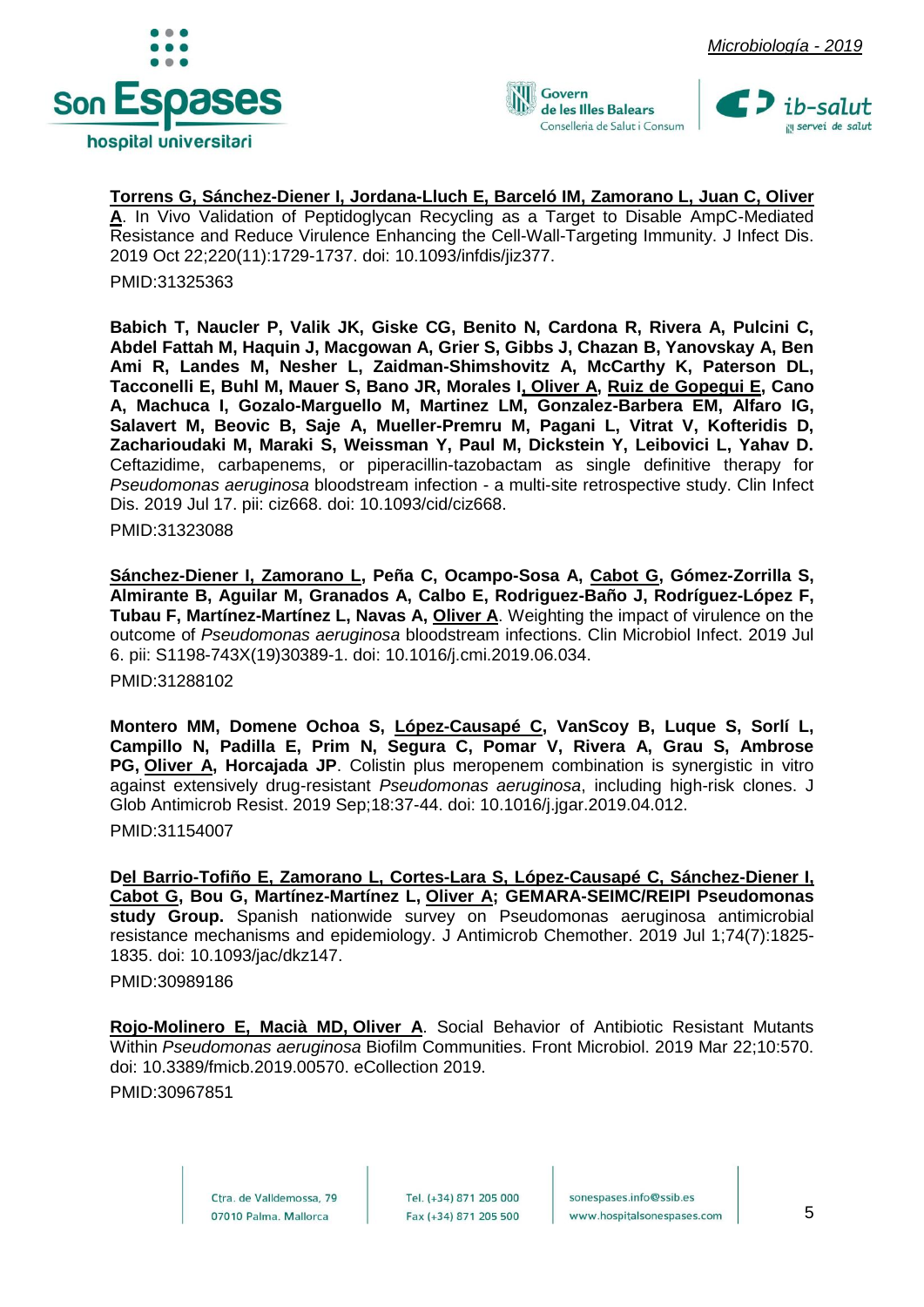





**Torrens G, Barceló IM, Pérez-Gallego M, Escobar-Salom M, Tur-Gracia S, Munar-Bestard M, González-Nicolau MDM, Cabrera-Venegas YJ, Rigo-Rumbos EN, Cabot G, López-Causapé C, Rojo-Molinero E, Oliver A, Juan C.** Profiling the susceptibility of *Pseudomonas aeruginosa* strains from acute and chronic infections to cell-wall-targeting immune proteins. Sci Rep. 2019 Mar 5;9(1):3575. doi: 10.1038/s41598-019-40440-w. PMID:30837659

**Moya B, Barcelo IM, Cabot G, Torrens G, Palwe S, Joshi P, Umarkar K, Takalkar S, Periasamy H, Bhagwat S, Patel M, Bou G, Oliver A**. *In Vitro* and *In Vivo* Activities of β-Lactams in Combination with the Novel β-Lactam Enhancers Zidebactam and WCK 5153 against Multidrug-Resistant Metallo-β-Lactamase-Producing *Klebsiella pneumoniae*. Antimicrob Agents Chemother. 2019 Apr 25;63(5). pii: e00128-19. doi: 10.1128/AAC.00128- 19. Print 2019 May.

PMID:30782985

**Rees VE, Deveson Lucas DS, López-Causapé C, Huang Y, Kotsimbos T, Bulitta JB, Rees MC, Barugahare A, Peleg AY, Nation RL, Oliver A, Boyce JD, Landersdorfer CB.**  Characterization of Hypermutator *Pseudomonas aeruginosa* Isolates from Patients with Cystic Fibrosis in Australia. Antimicrob Agents Chemother. 2019 Mar 27;63(4). pii: e02538- 18. doi: 10.1128/AAC.02538-18. Print 2019 Apr.

PMID:30745381

**Mulet X, García R, Gayá M, Oliver A**. [O-antigen serotyping and MALDI-TOF, potentially](https://www.ncbi.nlm.nih.gov/pubmed/30680561)  [useful tools for optimizing semi-empiric antipseudomonal treatments through the early](https://www.ncbi.nlm.nih.gov/pubmed/30680561)  [detection of high-risk clones.](https://www.ncbi.nlm.nih.gov/pubmed/30680561) Eur J Clin Microbiol Infect Dis. 2019 Mar;38(3):541-544. doi: 10.1007/s10096-018-03457-z.

PMID:30680561

**Suárez-Bode L, Barrón R, Pérez JL, Mena A**. Increasing prevalence of the epidemic ribotype 106 in healthcare facility-associated and community-associated *Clostridioides difficile* infection. Anaerobe. 2019 Feb;55:124-129. doi: 10.1016/j.anaerobe.2018.12.002. PMID:3055080

**González-Sanz R, Taravillo I, Reina J, Navascués A, Moreno-Docón A, Aranzamendi M, Romero MP, Del Cuerpo M, Pérez-González C, Pérez-Castro S, Otero A, Cabrerizo M.** Enterovirus D68-associated respiratory and neurological illness in Spain, 2014-2018. Emerg Microbes Infect. 2019;8(1):1438-1444. doi: 10.1080/22221751.2019.1668243.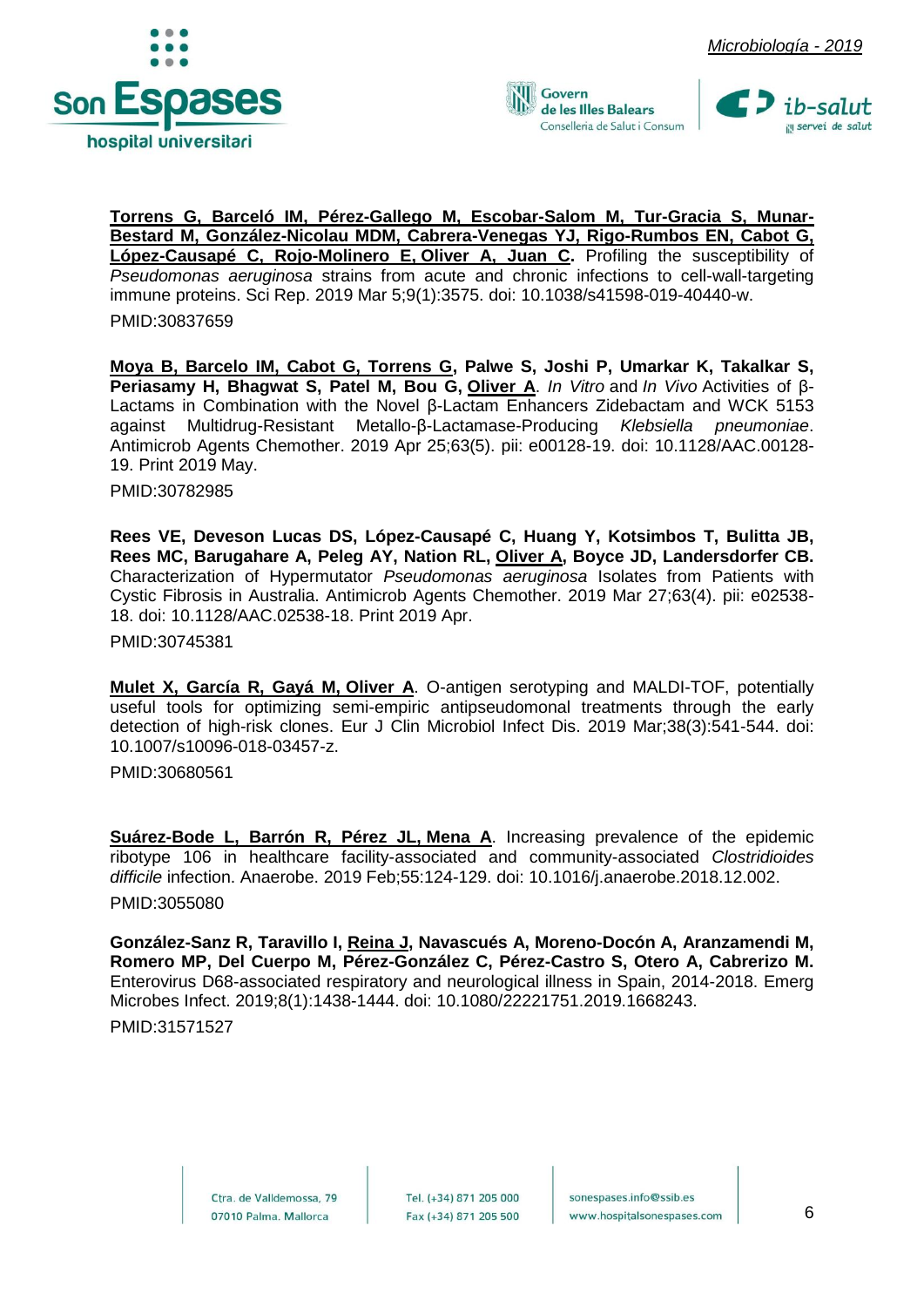







**Kissling E, Rose A, Emborg HD, Gherasim A, Pebody R, Pozo F, Trebbien R, Mazagatos C, Whitaker H, Valenciano M; European Ive Group** (**Reina J** Col.). [Interim](https://www.ncbi.nlm.nih.gov/pubmed/30808440)  [2018/19 influenza vaccine effectiveness: six European studies, October 2018 to January](https://www.ncbi.nlm.nih.gov/pubmed/30808440)  [2019.](https://www.ncbi.nlm.nih.gov/pubmed/30808440) Euro Surveill. 2019 Feb;24(8). doi: 10.2807/1560-7917.ES.2019.24.1900121. PMID:30808440

**Von Massow G, Garcia-Cehic D, Gregori J, Rodriguez-Frias F, Macià MD, Escarda A, Esteban JI, Quer J**. Whole-genome characterization and resistance-associated substitutions in a new HCV genotype 1 subtype. Infect Drug Resist. 2019 Apr 24;12:947-955. doi: 10.2147/IDR.S195441. eCollection 2019.

**Requena S, Caballero E , Lozano AB, Ríos-Villegas MJ, Benito R, Rojo S, Cabezas T, Macià MD, Nieto MC, Soriano V, de Mendoza C, on behalf of the Spanish HIV-2 Study Group.** Treatment outcome in dually HIV-1 and HIV-2 coinfected patients living in Spain. AIDS. AIDS 2019, 33:2167–2172.

**de Mendoza C, Caballero E, Aguilera A, Benito R, Maciá MD, García-Costa J, Soriano V Spanish HTLV Networ**k. HIV co-infection in HTLV-1 carriers in Spain. Virus Res. 2019 Jun;266:48-51. doi: 10.1016/j.virusres.2019.04.004. Epub 2019 Apr 15.

#### <span id="page-7-0"></span>**Publicaciones en revistas Nacionales**

**Cantón R, Oliver A, Alós JI, de Benito N, Bou G, Campos J, Calvo J, Canut A, Castillo J, Cercenado E, Domínguez MÁ, Fernández-Cuenca F, Guinea J, Larrosa N, Liñares J, López-Cerero L, López-Navas A, Marco F, Mirelis B, Moreno-Romo MÁ, Morosini MI, Navarro F, Oteo J, Pascual Á, Pérez-Trallero E, Pérez-Vázquez M, Soriano A, Torres C, Vila J, Martínez-Martínez L.** [Recommendations of the Spanish Antibiogram Committee](https://www.ncbi.nlm.nih.gov/pubmed/30878313)  [\(COESANT\) for selecting antimicrobial agents and concentrations for in vitro susceptibility](https://www.ncbi.nlm.nih.gov/pubmed/30878313)  [studies using automated systems.](https://www.ncbi.nlm.nih.gov/pubmed/30878313) Enferm Infecc Microbiol Clin. 2019 Mar 13. pii: S0213- 005X(19)30135-1. doi: 10.1016/j.eimc.2019.01.017.

PMID:30878313

**Reina J, Fraile P, Murillas J**. Analysis of the disease burden of influenza in the last five seasons (2013-2018). Rev Clin Esp. 2019 Aug - Sep;219(6):348-349. doi: 10.1016/j.rce.2019.04.003.

PMID:31109686

**Reina J, Sala E, Fraile P.** Viral etiology of exacerbations of patients with chronic obstructive pulmonary disease during the winter season. Med Clin (Barc). 2019 Sep 14. pii: S0025- 7753(19)30440-3. doi: 10.1016/j.medcli.2019.05.025.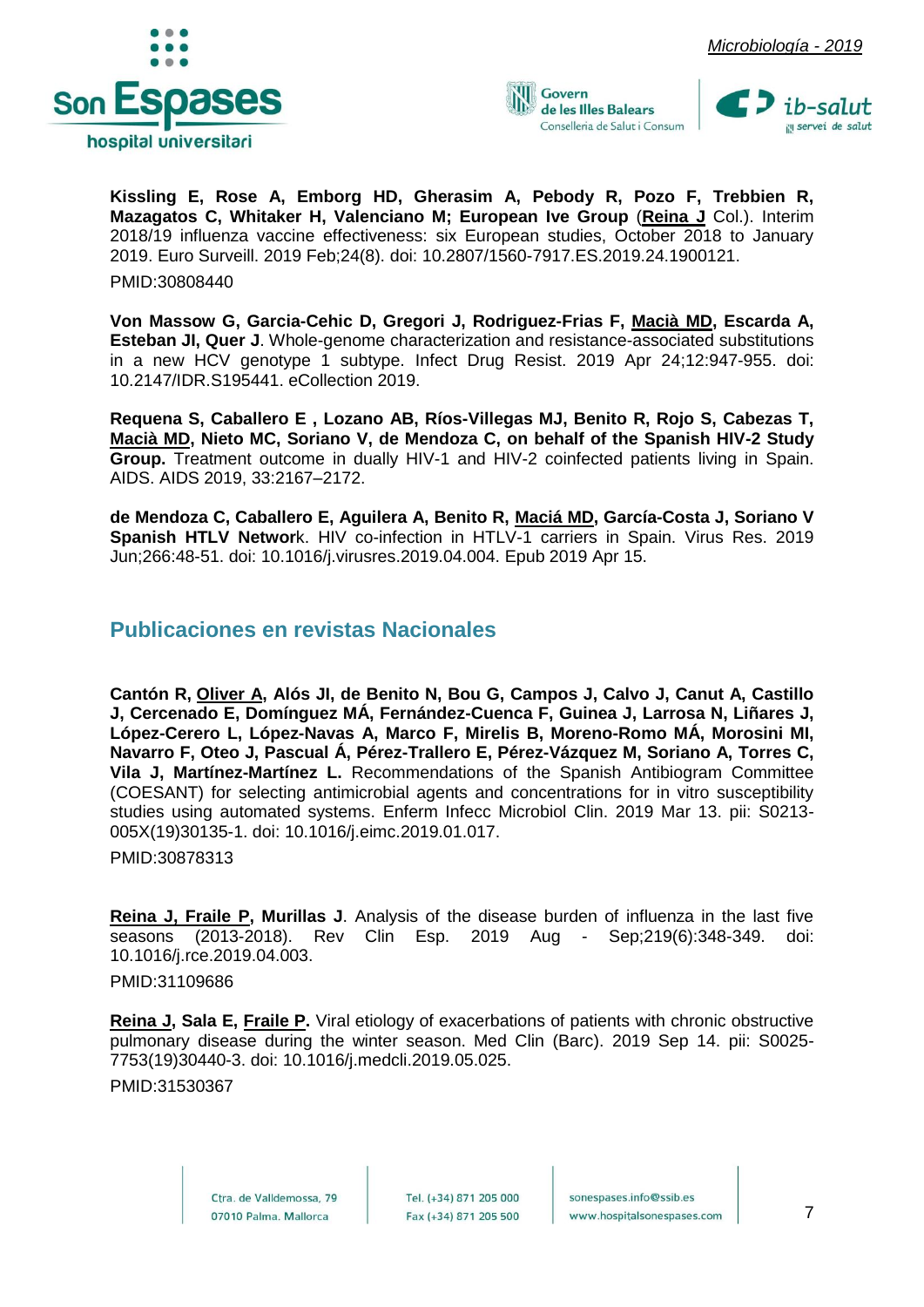







**Reina J, Reina N**. [Baloxavir marboxil: a potent cap-dependent endonuclease inhibitor of influenza viruses]. Rev Esp Quimioter. 2019 Feb;32(1):1-5. PMID:30676002

**Reina J, Dueñas J**. [Detection of human Parechovirus in respiratory samples in the neonatal population with fever of unknown origin]. Rev Esp Quimioter. 2019 Feb;32(1):91-92. PMID:30569696

**Reina J, López de Bilbao C, Riera M**. Prevalence of influenza B Yamagata lineage in adults in the 2017-2018 flu season. Med Clin (Barc). 2020 Jan 10;154(1):29-30. doi: 10.1016/j.medcli.2018.09.003. Epub 2018 Nov 5. PMID:30409525

**Reina J, Cabrerizo M, Del Barrio E**. Epidemiological analysis of acute respiratory infections caused by enterovirus D68 clade A, subclade A1 in the adult population. Enferm Infecc Microbiol Clin. 2019 Aug - Sep;37(7):487-488. doi: 10.1016/j.eimc.2018.10.006. PMID:30396749

#### <span id="page-8-0"></span>**Comunicaciones a Congresos Internacionales**

**Becerra F, Merino I, Gómez-Zorrilla S, Siverio A, Berbel Palau D, Sánchez Carrillo C, Rivera A, De Malet A, Xercavins Valls M, Martínez Martínez J, Ruiz de Gopegui E, Armendáriz L, López D, Díaz-Regañón J, Cantón Moreno R, Oliver A, Horcajada JP.** Dramatic increase and changing epidemiology of ESBL-producing *Escherichia coli* causing healthcare-associated bacteraemia of urinary source in Spain. 29th European Congress of Clinical Microbiology and Infectious Diseases (ECCMID). Amsterdam, Holanda, 13-16 abril 2019. POSTER

**Gabriel Torrens, Pere Joan Pont-Antona, Amanda Iglesias, Borja G. Cosío, Antonio Oliver and Carlos Juan**. Analysis of the effects of corticosteroids on fitness, virulence and antibiotic resistance-related features of *Pseudomonas aeruginosa*. International Biennal Conference *Pseudomonas* 2019, Malasia, 22-26 Jul 2019, Kuala Lumpur. POSTER

**Torrens Gabriel, Sara Belén Hernández, Juan Alfonso Ayala, Felipe Cava, Carlos Juan and Antonio Oliver**. Deciphering the signal molecules leading to induction and mutational hyper-production of the *Pseudomonas aeruginosa* chromosomal AmpC β-lactamase. International Biennal Conference *Pseudomonas* 2019, Malasia, 22-26 Jul 2019, Kuala Lumpur. POSTER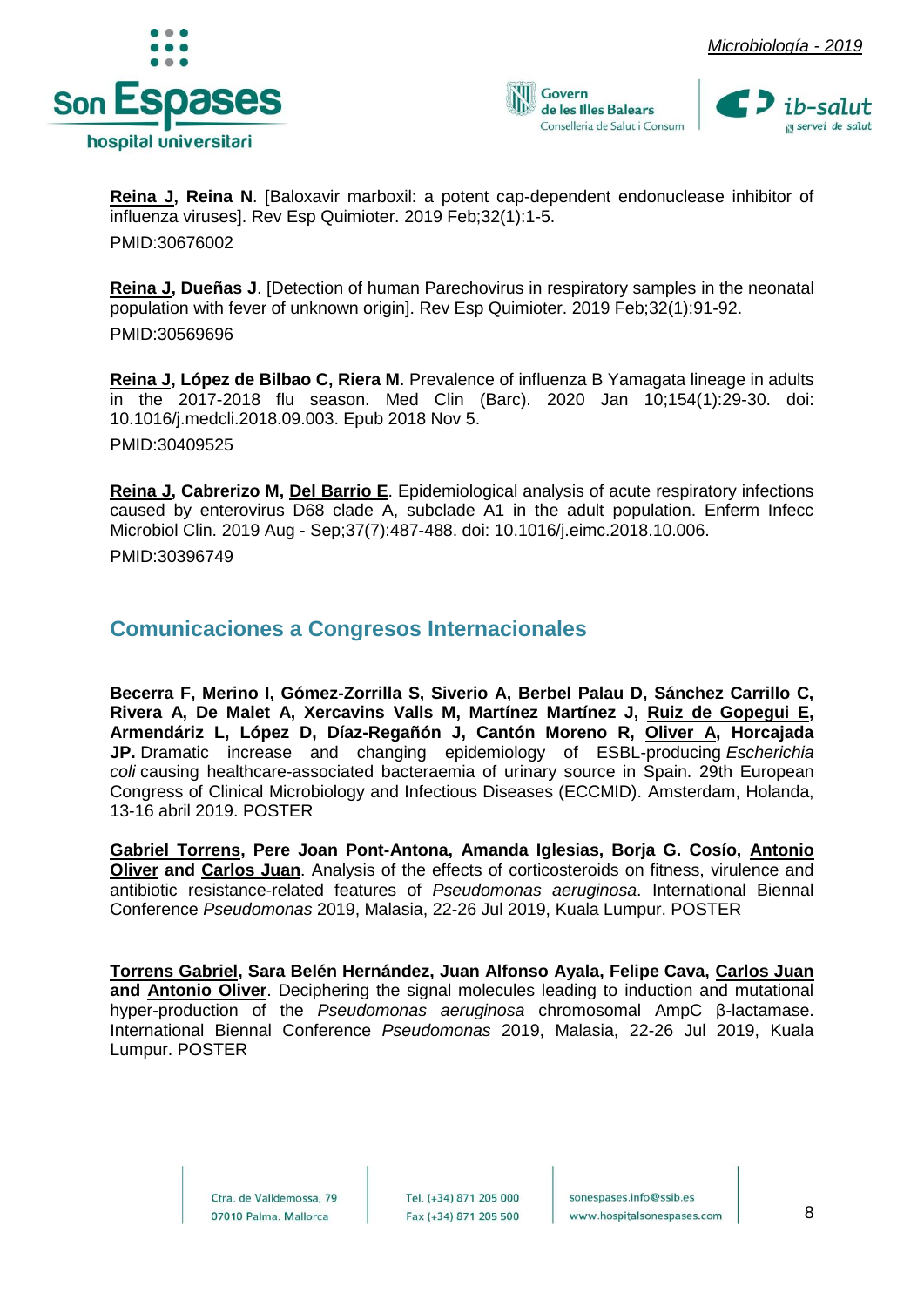





**L. Suárez-Bode, C. Lopez-Causape, A. Oliver, A. Mena.** Whole genome sequencing evidences higher rates of relapse in *Clostridioides difficile* infection caused by PCR ribotype 106. P0240. 29<sup>th</sup> ECCMID, Amsterdam 13-16 abril 2019. POSTER

**E. Del Barrio-Tofiño, L. Zamorano, S. Cortes-Lara, C. Lopez-Causape, I. Sánchez-Diener, G. Cabot, G. Bou Arevalo, L. Martinez-Martinez, A. Oliver** Spanish nationwide survey on *Pseudomonas aeruginosa* antimicrobial resistance mechanisms and epidemiology. P0891. 29<sup>th</sup> ECCMID. Amsterdam 13-16 abril 2019. POSTER

**E. Del Barrio-Tofiño, I. Sánchez-Diener, L. Zamorano, S. Cortes-Lara, C. Lopez-Causape, G. Cabot, G. Bou Arevalo, L. Martinez-Martinez, A. Oliver**. Association between *Pseudomonas aeruginosa* O-antigen serotypes resistance profiles and high-risk clones: results from a Spanish nationwide survey. P0892. 29<sup>th</sup> ECCMID, Amsterdam 13-16 abril 2019. POSTER

**RM. Arcay, L. Suárez-Bode, C. Lopez-Causape, A. Oliver, A. Mena.** Genetic analysis of a metronidazole-resistant Clostridioides difficile strain reveals a Tyr130Ser mutation in a pyridoxamine 5'-phosphate oxidase family protein related to NimA A. P0955.  $29<sup>th</sup>$  ECCMID, Amsterdam 13-16 abril 2019. POSTER

**M. Montero, S. Domene Ochoa, C. Lopez-Causape, S. Luque, L. Sorlí, N. Campillo, E. Padilla, N. Prim, C. Segura Alvarez, V. Pomar, M. Rivera, S. Grau, A. Oliver, J. Horcajada.** In vitro evaluation of ceftolozane/tazobactam and colistin alone and in combination against extensively drug-resistant *Pseudomonas aeruginosa*. P2112. 29<sup>th</sup> ECCMID, Amsterdam 13-16 abril 2019. POSTER

**V. Rees\*, J. Bulitta, A. Oliver, R. Nation, C. Landersdorfer.** Impact of hypermutation on the time-course of resistance emergence of *Pseudomonas aeruginosa* exposed to diverse clinically important antibiotics in monotherapy and combination*.* O0258. 29th ECCMID, Amsterdam 13-16 abril 2019. ORAL

**P. Fraile Ribot\*,G. Cabot, A. Oliver.** *Stability of imipenem-relebactam against Pseudomonas aeruginosa beta-lactam* (including recently introduced combinations) resistance mechanism. O0283. 29<sup>th</sup> ECCMID, Amsterdam 13-16 abril 2019. ORAL

**S. Gómez-Zorrilla\*, I. Grau, V. Pintado, B. Padilla, V. Rubio, L. Boix Palop, M. Gutierrez, M. Gamallo, J. Martínez Martínez, M. Peñaranda, E. Morte, J. Del Pozo, J. Diaz-Regañon, D. Lopez, P. Ruiz-Garbajosa, A. Oliver, J. Horcajada**. **Community-onset healthcare-associated bacteraemic urinary tract infections in the era of multidrug resistance: similar or even worse than hospital acquired infections?** O0298. 29<sup>th</sup> ECCMID, Amsterdam 13-16 abril 2019. ORAL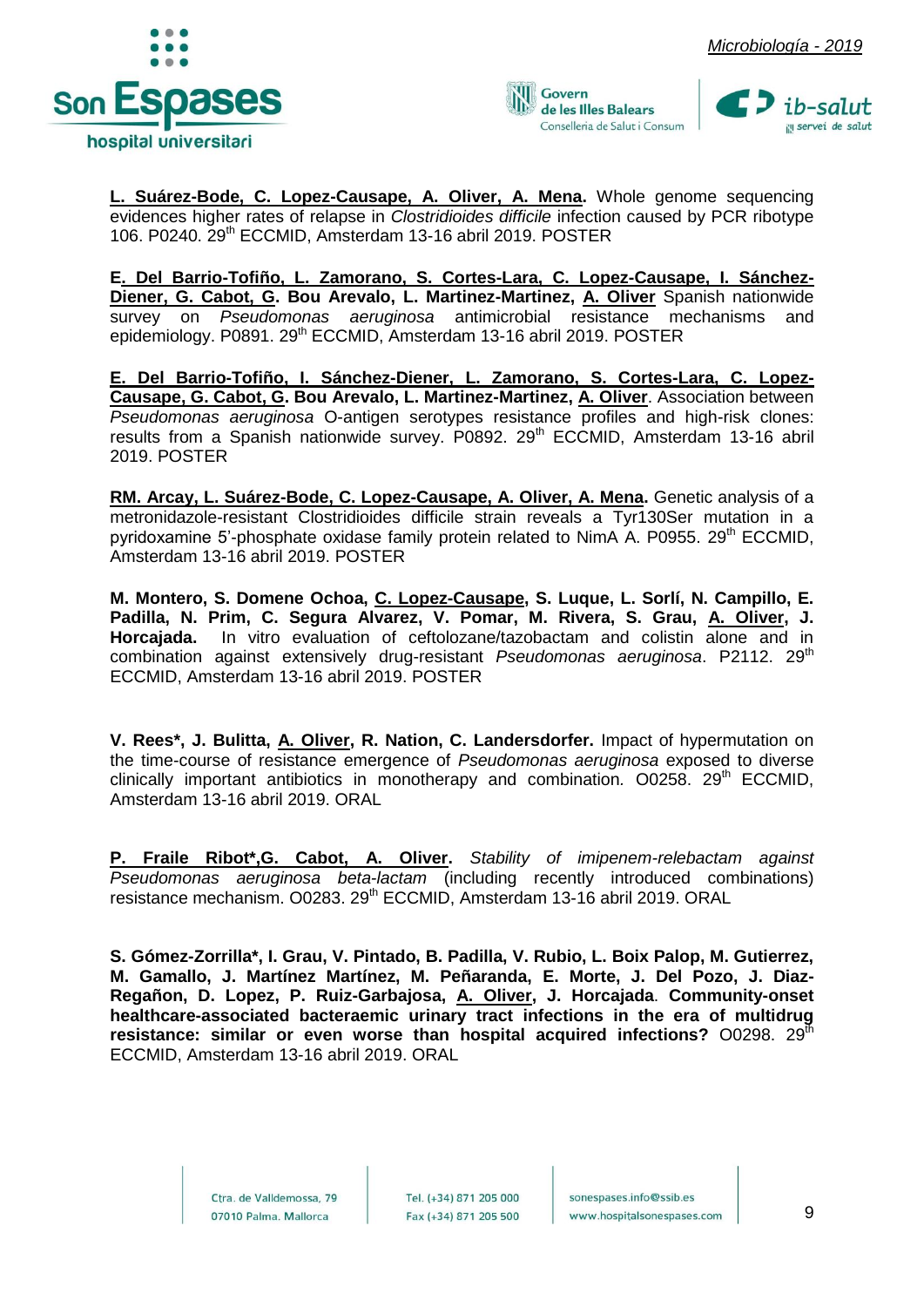







**M. Fernández Esgueva\*, A. López-Calleja, X. Mulet, P. Fraile Ribot, R. Huarte, A. Rezusta, A. Oliver.** Characterization of AmpC mutations leading to ceftolozane/tazobactam resistance in extensively drugresistant *Pseudomonas aeruginosa*. P1329. 29<sup>th</sup> ECCMID, Amsterdam 13-16 abril 2019. POSTER

**J. Arca Suárez\*, P. Fraile Ribot, G. Cabot, G. Bou Arevalo, M. Rodriguez-Iglesias, A. Oliver, F. Galan-Sanchez***. In vivo* resistance development to ceftolozanetazobactam in MDR *Pseudomonas aeruginosa* caused by a novel structural mutation in AmpC. P1336. 29<sup>th</sup> ECCMID, Amsterdam 13-16 abril 2019. POSTER

**J. Arca Suárez\*, G. Cabot, P. Fraile Ribot, G. Bou Arevalo, F. Galan-Sanchez, A. Oliver, M. Rodriguez-Iglesias***. In vivo* emergence of oxacilinase-mediated resistance to the novel beta-lactam/beta-lactamase inhibitor combinations in the sequence type 175 *Pseudomonas aeruginosa* high-risk clone. P1337. POSTER

**M. Nguyen Ngoc\*, B. Xavier, C. Lammens, O. Zarkotou, V. Matheeussen, A. Dang Duc, H. Hoang Thi Thu, A. Tsakris, A. Oliver, S. Pournaras, H. Goossens, S. Malhotra-Kumar.** Evaluation of a commercial broth-microdilution panel for colistin susceptibility testing**.** P1743. 29<sup>th</sup> ECCMID, Amsterdam 13-16 abril 2019. POSTER

**H. Bilal\*, P. Bergen, T. Kim, A. Oliver, A. Peleg, R. Nation, C. Landersdorfer** Synergistic meropenem tobramycin combination dosage regimens against clinical hypermutable *Pseudomonas aeruginosa* at simulated epithelial lining fluid concentrations in a dynamic biofilm model. P2115. 29<sup>th</sup> ECCMID, Amsterdam 13-16 abril 2019. POSTER

**T. Babitch\*, P. Naucler, J. Karlsson Valik, N. Benito, R. Cardona Corrales, C. Pulcini, M. Fattah, A. MacGowan, S. Grier, J. Gibbs, R. Ben-Ami, L. Nesher, K. Mccarthy, D. Paterson, E. Tacconelli, J. Rodríguez-Baño, I. Morales, A. Oliver, E. Ruiz, Á. Cano Yuste, I. Machuca Sanchez, M. Gozalo Margüello, L. Martinez-Martinez, E. González-Barberá, M. Salavert, B. Beovic, A. Saje, L. Pagani, V. Vitrat, D. Kofteridis, M. Zacharioudaki, M. Paul, L. Leibovici, D. Yahav.** Risk factors for 30-day mortality among hospitalized patients with *Pseudomonas aeruginosa* bacteraemia: a multi-centre retrospective study. P2414. 29<sup>th</sup> ECCMID. Amsterdam 13-16 abril 2019. POSTER

L**. Blasco, R. Trastoy Pena, A. Ambroa Abalo\*, E. Perez-Nadales, F. Fernández-Cuenca, J. De La Torre Cisneros, J. Oteo, A. Oliver, R. Canton Moreno, T. Kidd, F. Navarro, E. Miró, A. Pascual Hernandez, G. Bou Arevalo, L. Martinez-Martinez, M. Tomas***.* Antimicrobial activity of a new endolysin from the *Acinetobacter baumannii* Ab105-1ø bacteriophage in combination with colistin against the ESKAPE group of Gram-negative bacteria. 29<sup>th</sup> ECCMID, Amsterdam 13-16 abril 2019. POSTER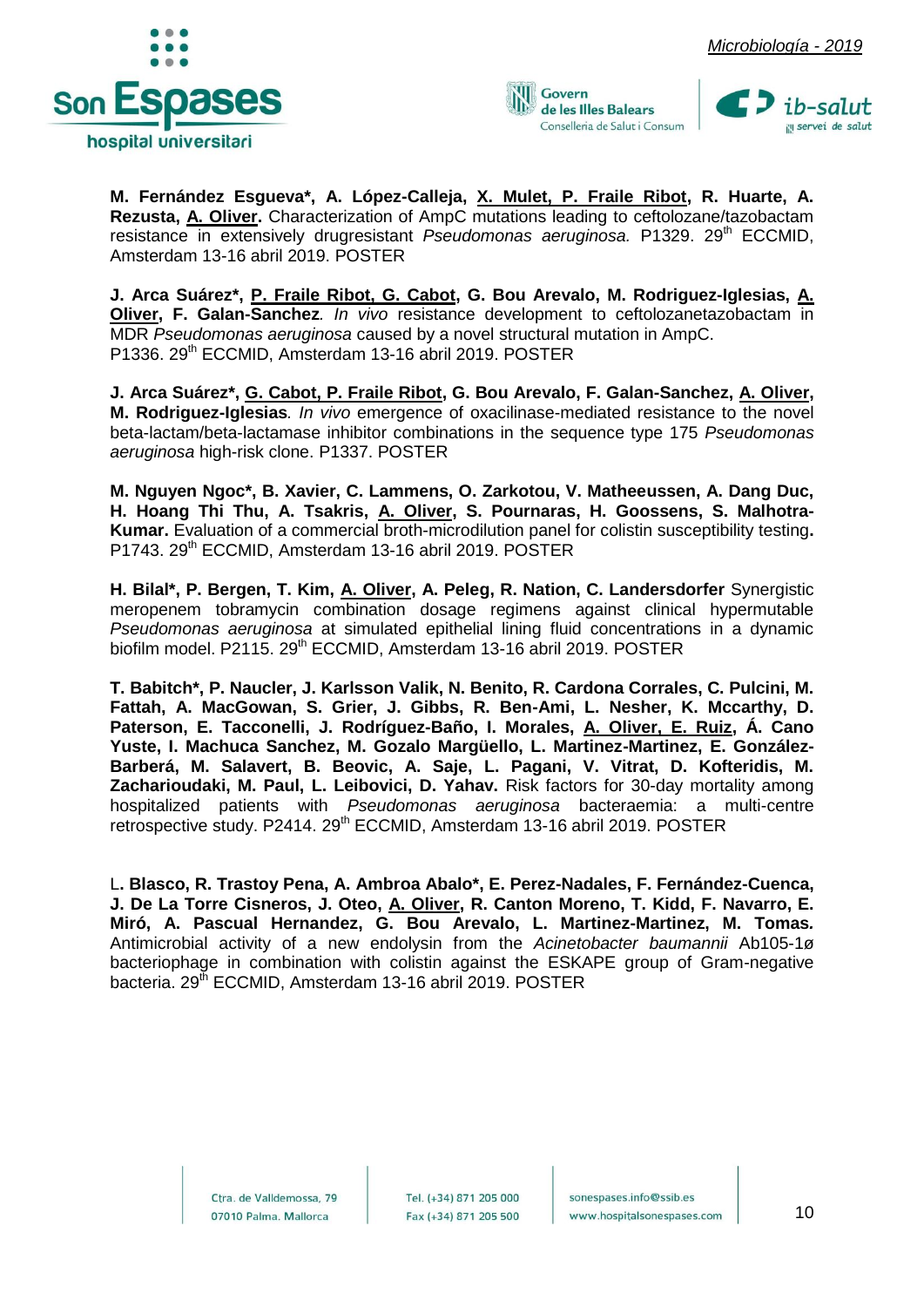





#### <span id="page-11-0"></span>**Comunicaciones a Congresos Nacionales**

**María D. Macià, Pablo Arturo Fraile-Ribot, Loreto Suárez-Bode, Francisco Salvà, Vivianne Candia, Susana Renee Avella-Klaassen, María del Mar Sureda, Juan Manuel Alonso y Antonia Rodríguez.** Implementación del diagnóstico en un paso del virus de la hepatitis C en el hospital de referencia de las islas baleares. V Congreso Nacional del Grupo de Estudio de las Hepatitis Víricas (GEHEP) de la SEIMC, Cáceres. 26 al 28 de septiembre de 2019. POSTER.

**Vivianne Candia, María Dolores Bea, Ernestina Horrach, Prudencia Fernández, Ester Del Barrio-Tofiño, José Luis Pérez y María Dolores Macià**. Efecto del tratamiento con los antivirales de acción directa (ADD) en la epidemiología de la hepatitis C. AETEL. 24-25 Mayo. La Coruña. POSTER

**Becerra Aparicio F, Merino I, Cantón R, Ruiz Garbajosa P, Sánchez Carrillo C, Cercenado E, Gómez Zorrilla S, Siverio A, Horcajada JP, Berbel D, Rivera A, De Malet A, Xercavins M, Martínez JA, Ruiz de Gopegui E, Oliver A, Del Pozo JL, López Mendoza D, Díaz Regañón J.** Alta prevalencia de CTX-M-15 B2-*Escherichia coli* ST131 y emergencia de CTX-M-27 en bacteriemia de origen urinario en España (Estudio ITU-BRAS-2). XXIII Congreso de la Sociedad Española de Enfermedades Infecciosas y Microbiología Clínica (SEIMC). Bilbao, 23-25 de mayo de 2019. Comunicación nº 0174. ORAL

**Payeras Cifre A, Garau M, García-Gasalla M , Jofre JF, Peñaranda M, Ruiz de Gopegui E, Roda N, Vilaplana L, Serra A, Rey-Ferrín A , Saurina J, Artigues f, Pascual a, Cañabate AI, Albertí F, Martínez-Gómez J, Ventanyol L.** Enfermedad neumocócica invasiva en Mallorca durante el periodo 2012-2018. XXIII Congreso de la Sociedad Española de Enfermedades Infecciosas y Microbiología Clínica (SEIMC). Bilbao, 23-25 de mayo de 2019. Comunicación nº 0031. POSTER

**del Rosal Rabes T, Quevedo Soriano S, Ruiz de Gopegui Bordes E, Pita Carretero J, Chaves Sánchez F, Ruiz Carrascoso G, Unzaga Barañano MJ, Viñado Pérez B , Giner Almaraz S, García García F, Ramos Real MJ, Bernet Sánchez A, Gasca Santiyán M, Pérez Olaso O, Bratos Pérez MA, García Bravo M, Fernández Verdugo AM, Seral García C, González M, Calvo Rey C.** Colonización por *Staphylococcus aureus* en la población pediátrica de la comunidad: estudio multicéntrico nacional en España. XXIII Congreso de la Sociedad Española de Enfermedades Infecciosas y Microbiología Clínica (SEIMC). Bilbao, 23-25 de mayo de 2019. Comunicación nº 0175. POSTER

**M.M. Montero, S. Domene Ochoa, C. López-Causapé, S. Luque, L. Sorli, N. Campillo, E. Padilla, N. Prim, C. Segura, V. Pomar, A. Rivera, S. Grau, A. Oliver, J.P. Horcajada.** "Evaluación In vitro de ceftolozano/tazobacam y colistina solos o en combinación en diferentes clones de *Pseudomonas aeruginosa* extremadamente resistentes (XDR)". XXIII Congreso Nacional de la Sociedad Española de Microbiología Cliínica y Enfermedades Infecciosas, Madrid, 23-25 mayo 2019. POSTER

> Ctra, de Valldemossa, 79 07010 Palma. Mallorca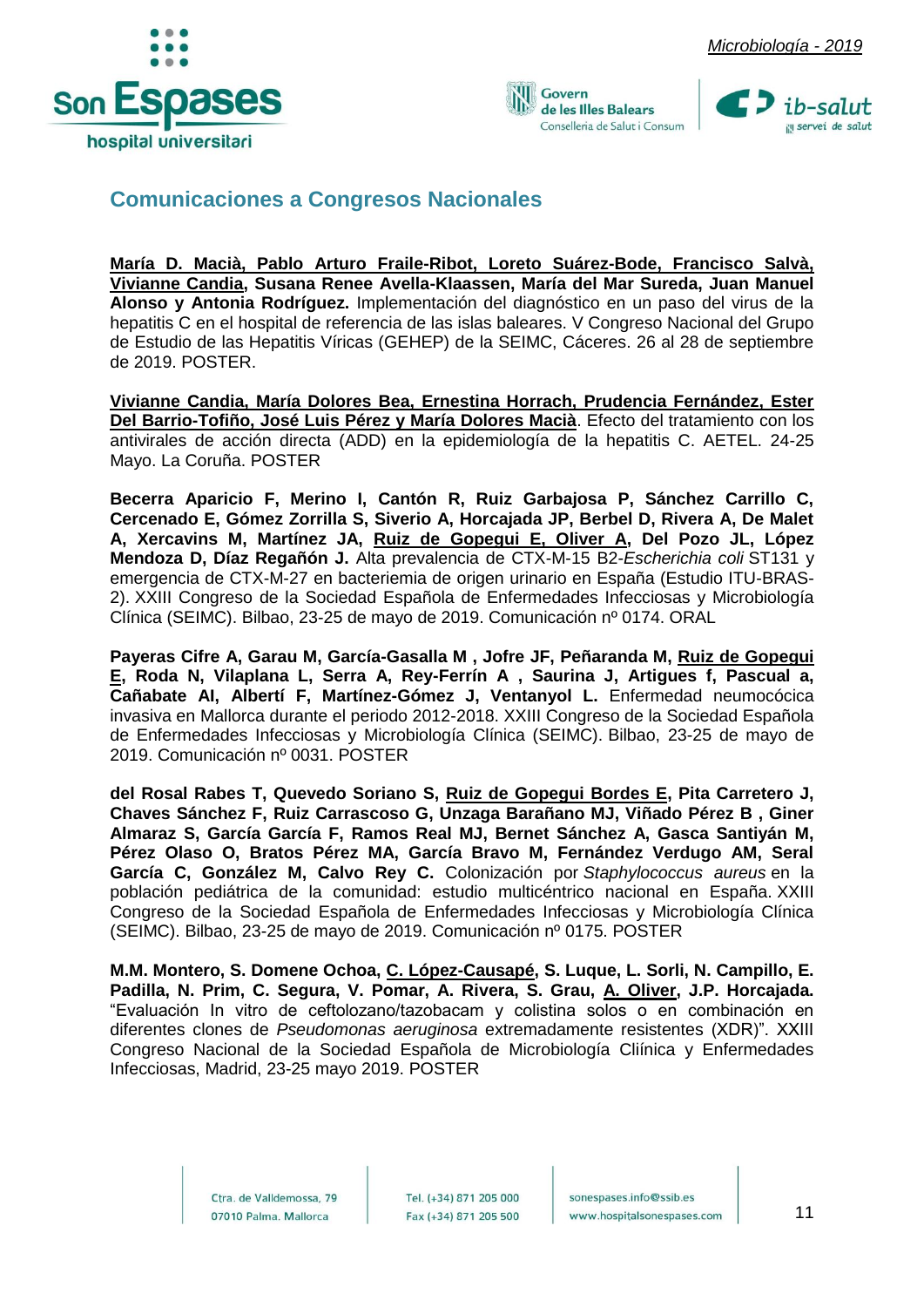







**María Peñaranda Vera, Ana Mena Ribas, Carla Iglesias Escobar, Isabel Torralba Cloquell, Helem HaydéeVílchez Rueda, Albert Pou Goyanes, María Ángeles Ribas del Blanco, Melchor Riera Jaume**. LEISHMANIASIS VISCERAL EN MALLORCA: 2004-2019. XI Congreso de la Sociedad Española de Medicina Tropical y Salud Internacional (SEMTSI) – Retos en Salud Global. 28-30 de octubre 2019. Ávila. POSTER

**Helem Haydée Vílchez Rueda, María Peñaranda Vera, Daniel Ramos Rodríguez, Inés Gracia Darder, Isabel Torralba Cloquell, Carla Iglesias Escobar, Ana Mena Ribas.** Estudio descriptivo de leishmaniasis cutánea en un hospital de tercer nivel en Palma de Mallorca. XI Congreso de la Sociedad Española de Medicina Tropical y Salud Internacional (SEMTSI) – Retos en Salud Global. 28-30 de octubre 2019. Ávila. POSTER

**R. Clivillé, P. Jara, J.A. Martínez, E. Megias, V. Ortiz, Y. Zboromyrska, I. Calvet, S. González, X. Mulet y A. Oliver**. Identificación precoz de resistencia extrema en *Pseudomonas aeruginosa* mediante la detección de picos marcadores con espectrometría de masas (MALDI-TOF, brucker daltonics). XXIII Congreso Nacional de la Sociedad Española de Microbiología Clínnica y Enfermedades Infecciosas, Madrid, 23-25 mayo 2019. Comunicación **0396.** POSTER

**X. Mulet, M. Fernández, E. del Barrio-Tofiño , L. Zamorano , I. Sánchez-Diener , G. Bou, L. Martínez-Mártínez, A. Oliver y Grupo de Estudio Pseudomonas GEMARA-SEIMC/REIPI.** Análisis del espectro de masas MALDI-TOF para la identificación *de Pseudomonas aeruginosa* MDR/XDR perteneciente al clon de alto riesgo ST175 en un estudio multicéntrico nacional. XXIII Congreso Nacional de la Sociedad Española de Microbiología Clínica y Enfermedades Infecciosas, Madrid, 23-25 mayo 2019. Comunicación **0061.** ORAL

**E. Rojo-Molinero, J.A. Martínez, X. Mulet y A. Oliver.** Caracterización de las cepas productoras de carbapenemasas circulantes durante 2018 en el hospital de referencia de las Islas Baleares. XXIII Congreso Nacional de la Sociedad Española de Microbiología Clínica y Enfermedades Infecciosas, Madrid, 23-25 mayo 2019. Comunicación **0253.** POSTER

**M. Fernández Esgueva, A.I. López Calleja, X. Mulet, M.I. Millan Lou , A. Rezusta y A. Oliver**. Caracterización molecular e identificación de clones de alto riesgo en *Pseudomonas aeruginosa* MDR/XDR en un hospital terciario. XXIII Congreso Nacional de la Sociedad Española de Microbiología Clínica y Enfermedades Infecciosas, Madrid, 23-25 mayo 2019. Comunicación **0283.** POSTER

#### <span id="page-12-0"></span>**Capítulos de libro**

**E. Rojo y A. Oliver** participan como autores en el Boletín trimestral de la comisión de infección hospitalaria, profilaxis y de política de antibióticos.

> Ctra, de Valldemossa, 79 07010 Palma. Mallorca

Tel. (+34) 871 205 000 Fax (+34) 871 205 500

sonespases.info@ssib.es www.hospitalsonespases.com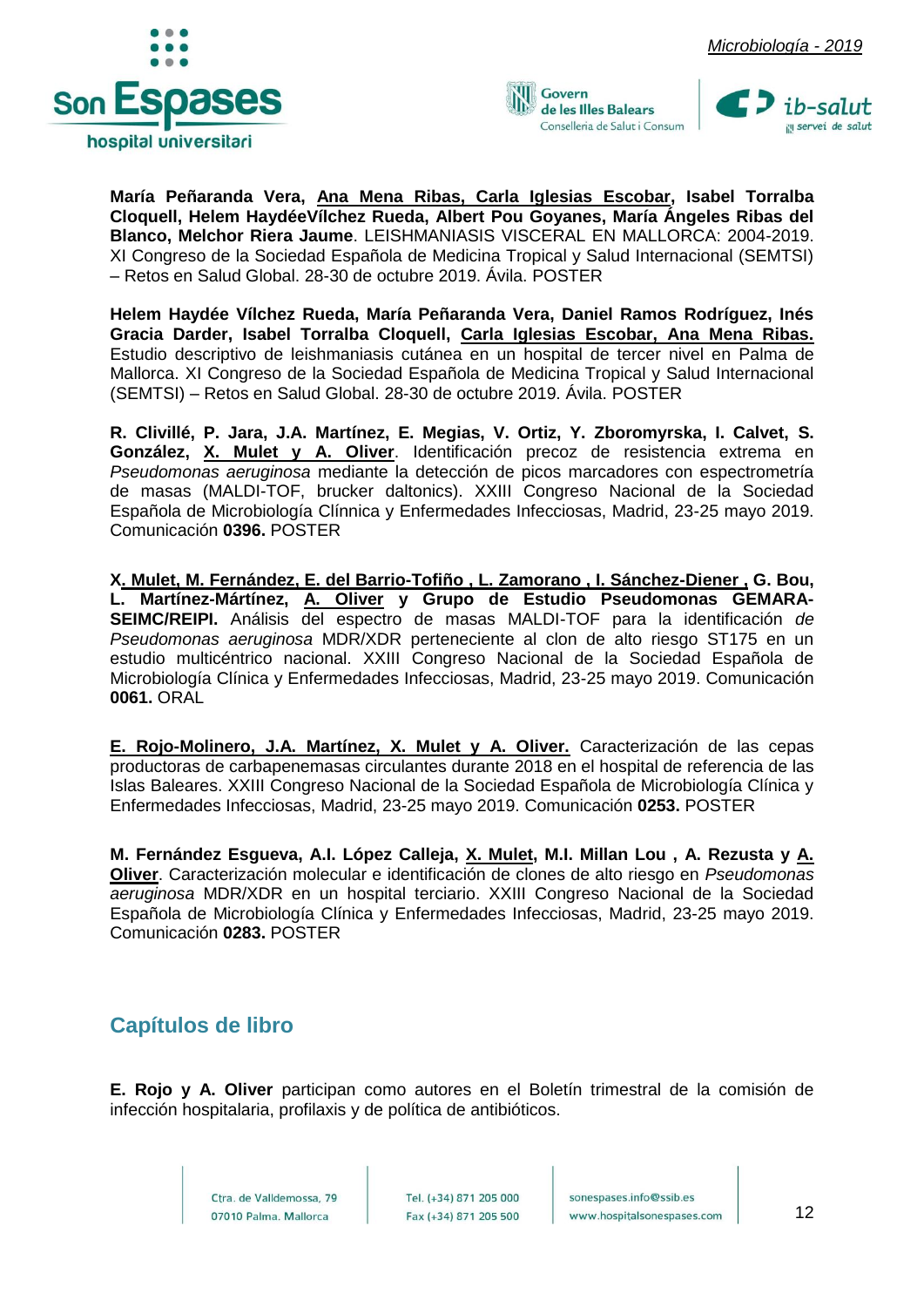







#### <span id="page-13-0"></span>**Proyectos de Investigación financiados**

#### **Red de Investigación en Patología Infecciosa (REIPI 2016).**

Organismo: Redes de Investigación Colaborativa (RETICS), Instituto Carlos III, Ministerio de Economía y Competitividad.

Coordinador Grupo Son Espases: **A. Oliver**

Otros investigadores HSE:**, A Mena, MD Maciá, E Ruiz, X Mulet, C López, E Rojo, C Juan, G Torrens, M González, O Delgado, L Periáñez, JI Ayestarán, J Murillas, ML Martín, J Dueñas, R Morales, L Zamorano, G Cabot.**

Referencia: RD15/0016/0004. Período de vigencia: 2017-2021.

Subvención: 43.234 euros (año 2018).

#### **Combating bacterial resistance in Europe-Molecules against gram negative infections (COMBACTE-MAGNET).**

Organismo: Unión Europea. Innovative Medicines Initiative (IMI)11th. Investigador Principal: **Dr. Antonio Oliver** (Partner H. Son Espases) Referencia: Topic 6. New Drugs for bad bugs (ND4BB). Período de vigencia: 2015-2021. Subvención: 450.000 euros (H. Son Espases).

#### **Targeting hypermutable "superbugs" in chronic respiratory infections by optimised antibiotic combination dosage regimens**

Organismo: National Health and Medical Research Council (NHRMC) Australian Government.

Investigador principal: **Antonio Oliver**. Referencia: APP1101553 Periodo vigencia: 2016-2019 Subvención: 64.000 dólares australianos

#### **Study on Antimicrobial Resistance Trends.**

Organismo: Institute for Health Management, USA Inv Principal: **Dr. Antonio Oliver** Período de vigencia: 2005-2020. Subvención anual: 4.500 USD

#### **Spanish National Survey on** *Pseudomonas aeruginosa* **Antimicrobial Resistance and Epidemiology: Detecting High-risk Clones to Optimize Antipseudomonal Treatments.** Organismo: MSD.

Investigador principal: **Antonio Oliver.** Periodo de vigencia: 2017-2019. Subvención: 156.000 USD.

> Ctra, de Valldemossa, 79 07010 Palma. Mallorca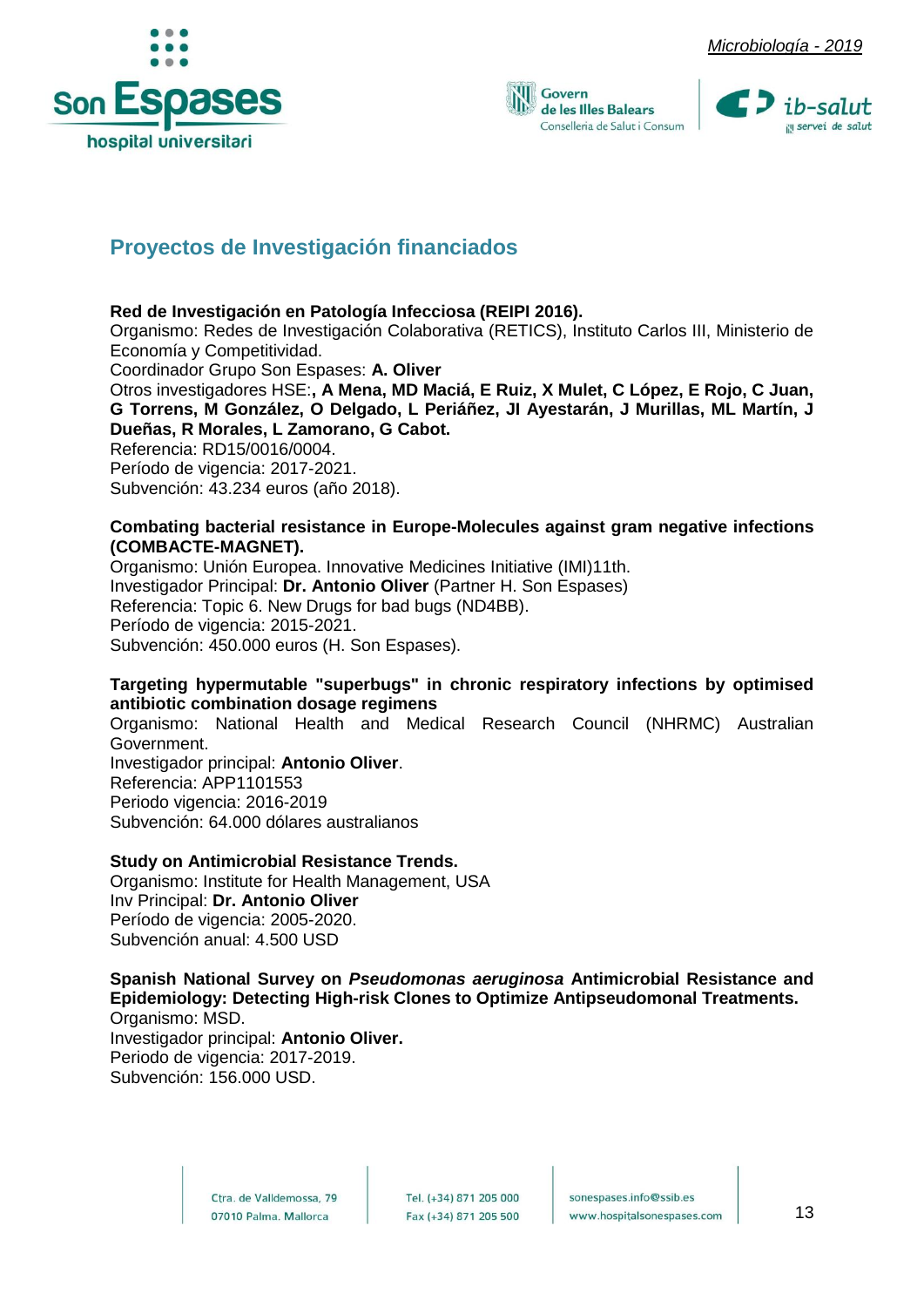





#### **European Joint Action on Antimicrobial Resistance and Associated Infections.**

Organismo: Unión Europea, Programa Joint Actions. Investigador principal (HUSE): **Antonio Oliver**. Referencia: EU-JAMRAI. Periodo de vigencia: 2017-2020. Subvención: 122.047 euros.

#### **Biomarkers for highly virulent** *Pseudomonas aeruginosa* **strains.**

Organismo: National Institutes of Health, USA Investigador principal (HUSE): **Antonio Oliver.** Período de vigencia: 2017-2019 Subvención: 80.000 USD (HUSE).

**Estudio de las recurrencias en la infección por** *Clostridium difficile* **mediante el análisis de la microbiota intestinal e identificación de biomarcadores lipídicos del estado de infección en sangre y heces.**

Organismo: Instituto de Investigación en Salud de las Islas Baleares (IdISBa). Investigador principal**: Ana Mena**, Gwendolyn Barceló.

Referencia: Programa Synergia 2017.

Período de vigencia: 2018-2019.

Subvención: 62.906 euros.

**Determination of the PBP binding affinities and killing kinetics of WCK NCEs and comparator drugs in** *Escherichia coli, Klebsiella pneumoniae, Acinetobacter baumanii and Pseudomonas aeruginosa***.**

Organismo: Wockhardt Research Center, Aurangabad, India. Inv Principal: **Dr. Bartolomé Moya, Dr. Antonio Oliver.** Período de vigencia: 2013-2019. Subvención: 127.000 euros.

**Estudio coordinado sobre la infección por** *Chlamydia trachomatis* **y** *Neisseria gonorrhoeae* **en España: susceptibilidad antibiótica y dinámica poblacional** Organismo: FIS IP (nodo H. Son Espases): **María Dolores Macià** Referencia: PI17/01886 Período de vigencia: 2018-2020.

**Positioning imipenem/relebactam for the treatment of MDR** *Pseudomonas aeruginosa* **infections through integral evaluation of its stability against resistance mechanisms** Organismo: MSD IP: **Antonio Oliver** Período de vigencia: 2018-2019. Subvención 78.300 euros

> Ctra, de Valldemossa, 79 07010 Palma. Mallorca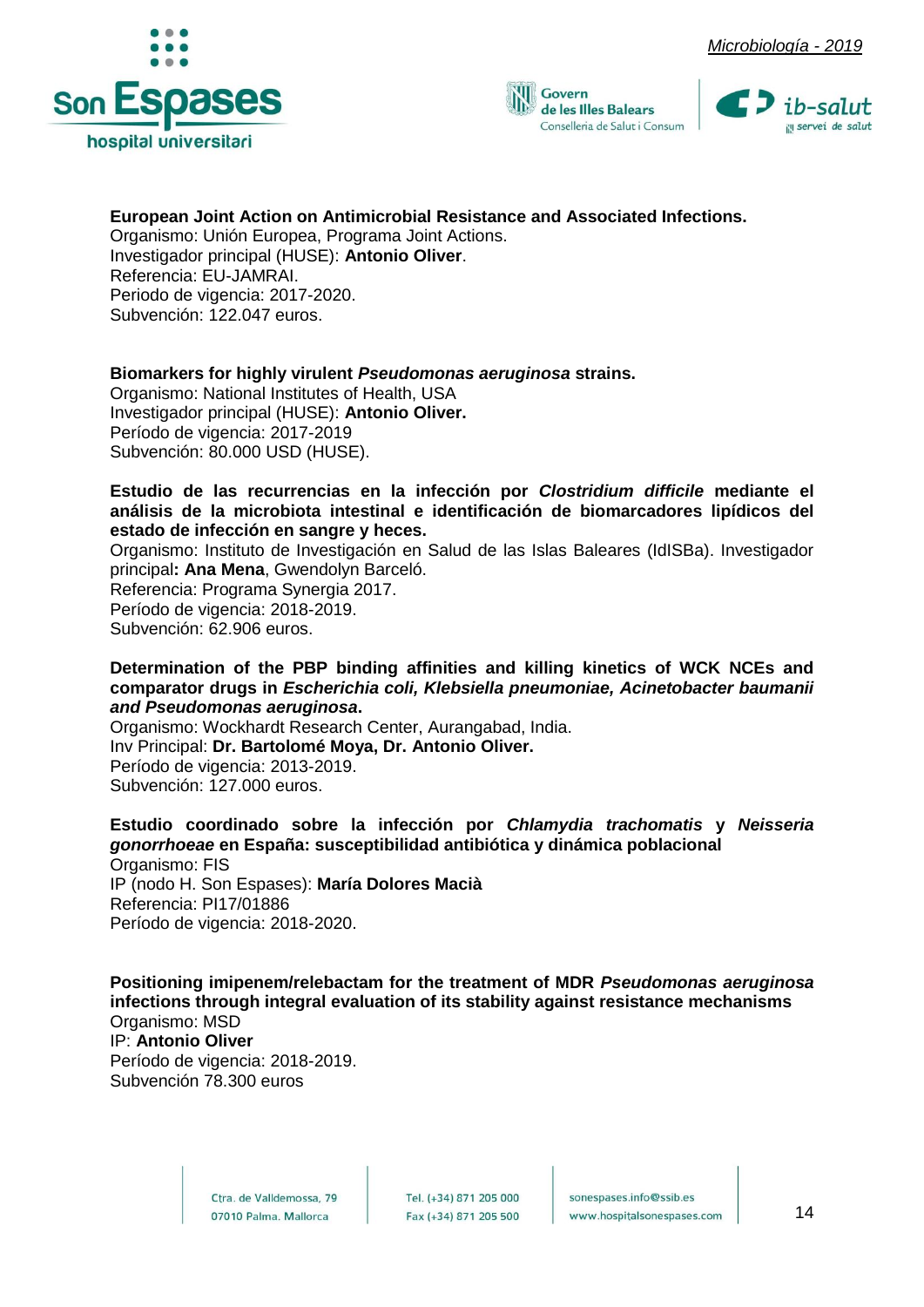





#### **Overcoming multidrug-resistant hypermutable Pseudomonas aeruginosa via antibiotic combinations**

Organismo: National Health and Medical Research Council (NHMRC) Australian Government.

Investigador principal: **Antonio Oliver**. Referencia: APP1159579 Periodo vigencia: 2020-2023 Subvención: 36.403 euros

**Disección de nuevas dianas terapéuticas frente a bacilos gram-negativos basadas en la interconexión entre reciclaje del peptidoglicano, expresión de β–lactamasas y virulencia**  Organismo: FIS

IP: **Carlos Juan** Período de vigencia: 2019-2021. Referencia: PI18/00681 Subvención 93.170 euros

**Análisis del resistoma** *in vitro* **e** *in vivo***: desarrollo de nuevas herramientas para optimizar el diagnóstico y tratamiento de las infecciones por** *Pseudomonas aeruginosa*

Organismo: FIS IP: **Antonio Oliver** Período de vigencia: 2019-2021. Referencia: PI18/00076 Subvención 213.323 euros

**Developing an Integrated approach to precision medicine targeting antimicrobial resistance of bacterial 'superbugs**

Organismo: National Health and Medical Research Council (NHMRC) Australian **Government** Investigador principal: **Antonio Oliver**. Referencia: APP1184428 Periodo vigencia: 2020-2023 Subvención: 51.763 euros

#### **Contrato PFIS**

Organismo: FIS Beneficiario: **Isabel Munar** Investigador Responsable: **Carlos Juan** Periodo vigencia: 2020-2023

#### **Contrato Rio Hortega**

Organismo: FIS Beneficiario: **Ester del Barrio**  Investigador Responsable: **Antonio Oliver** Periodo vigencia: 2020-2021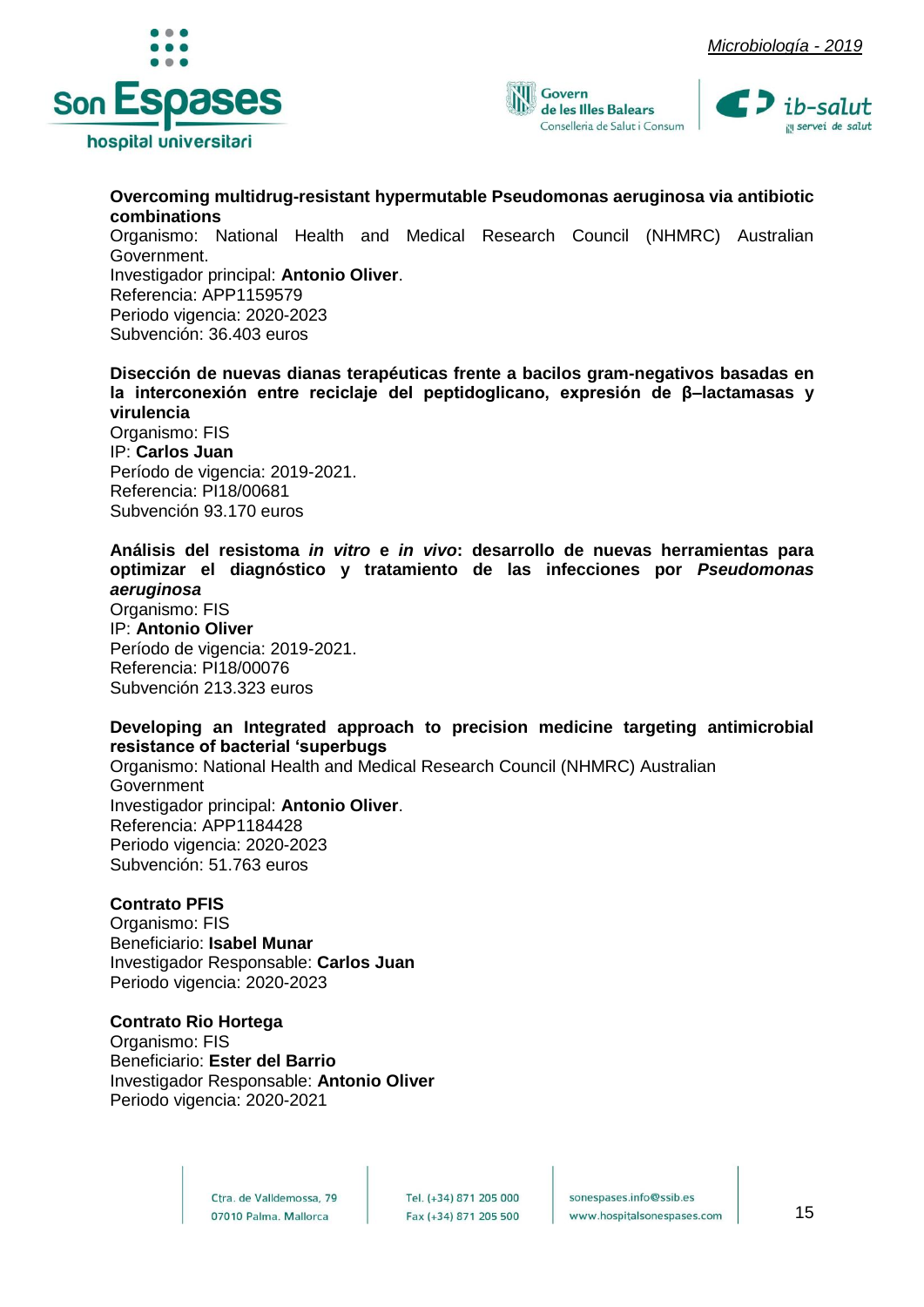





**Contrato Juan Rodés**

Organismo: FIS Beneficiario: **Carla López** Periodo vigencia: 2020-2023

#### <span id="page-16-0"></span>**Tesis Doctorales defendidas o dirigidas**

**Actividad:** Tesis Doctoral **Título:** Conexión entre metabolismo del peptidoglicano, resistencia a beta-lactámicos y virulencia en *Pseudomonas aeruginosa* **Doctorando:** Marcelo Pérez Gallego **Director: Carlos Juan y Antonio Oliver Fecha:** Febrero 2019 **Calificación:** Sobresaliente *cum laude*

**Actividad:** Trabajo fin de Master de Microbiología Avanzada, UIB. **Título:** Dynamics and mechanisms of in vitro resistance development to imipenem and imipenem relebactam in *Pseudomonas aeruginosa.* **Alumna:** Marian Gomis Font **Director: Antonio Oliver Fecha:** Septiembre 2019.

**Actividad:** Trabajo fin de Master de Microbiología Avanzada, UIB. **Título:** Anàlisi de la interconnexió entre reciclatge del peptidoglicà, expressió de betalactamases i virulència en *Pseudomonas aeruginosa* **Alumna:** Marina Escobar Salom **Director: Carlos Juan Fecha:** Junio 2019.

**Actividad:** Trabajo fin de Master de Microbiología Avanzada, UIB. **Título:** Actividad in vitro de imipenem relebactam en *Pseudomonas aeruginosa.* **Alumna:** Rocío Orellana **Director: Laura Zamorano Fecha:** Septiembre 2019.

**Actividad:** Trabajo fin de Master de Microbiología Avanzada, UIB. **Título:** Dinámica estructural de selección de resistencia a antibióticos en biopelículas de *Pseudomonas aeruginosa.* **Alumna:** Victor Enrique Mithiaux Cosin **Director: María Dolores Macià Fecha:** Septiembre 2019.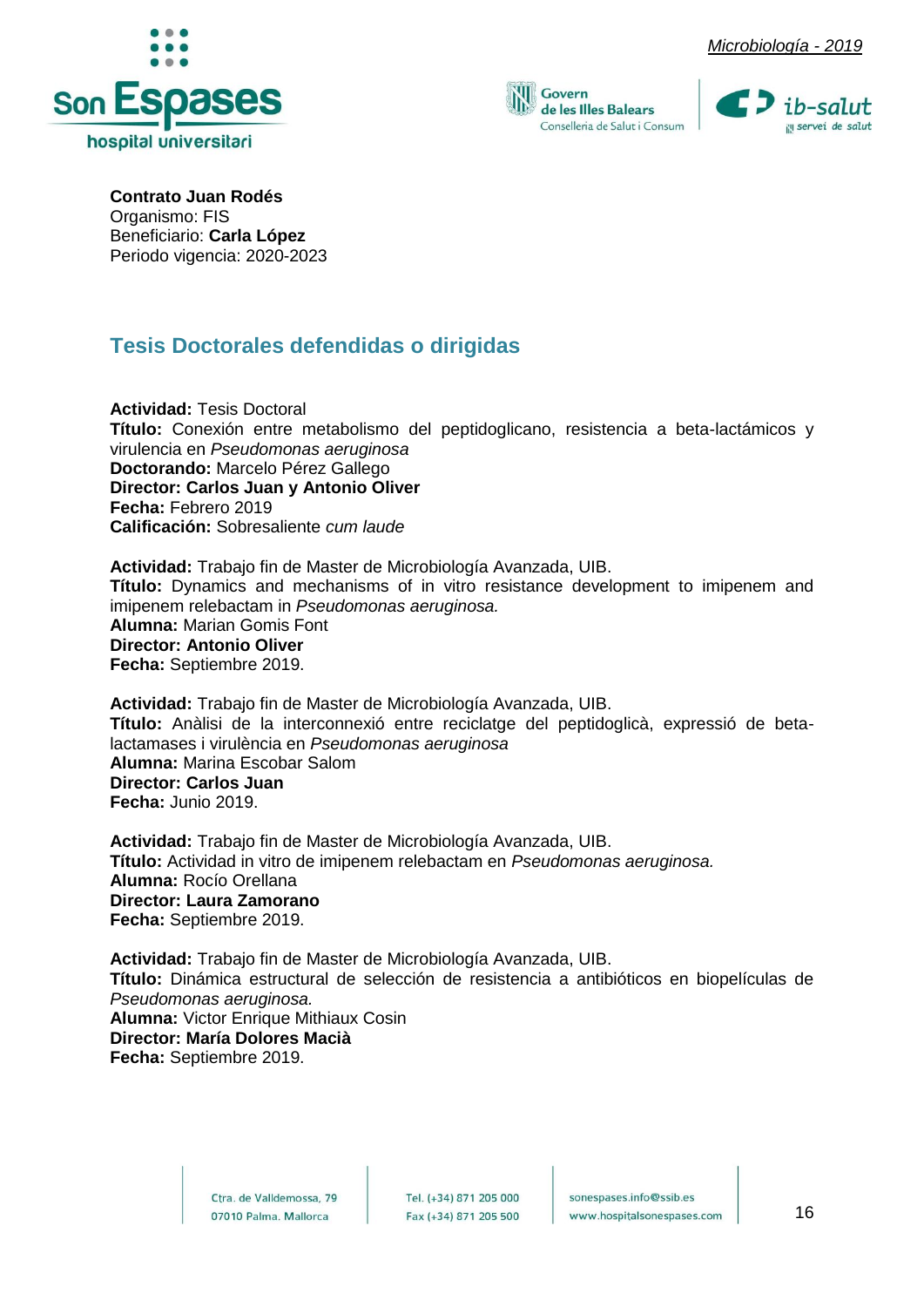





**Actividad:** Trabajo fin de grado de Bioquímica, UIB. **Título:** Efecto del silenciamiento de los genes relacionados con la detección del peptidoglicano, sobre la inflamación causada por la infección con *Pseudomonas aeruginosa* **Alumna:** Cristina Camps Munar. **Director: Carlos Juan Fecha:** Julio 2019.

#### <span id="page-17-0"></span>**Premios**

#### **Del Barrio-Tofiño E.**

Premio a la mejor publicación científica del HUSE 2018. Categoría residentes

#### **Sánchez-Diener I.**

Premio a la mejor publicación científica del HUSE 2018. Categoría investigadores predoctorales

#### <span id="page-17-1"></span>**Otras actividades como participación en la organización de eventos científicos, conferencias invitadas, etc.**

**Juan C**

**Título:** Interplay between peptidoglycan biology, antibiotic resistance and virulence in *Pseudomonas aeruginosa* **Actividad:** International Biennal Conference *Pseudomonas* 2019 **Ámbito:** Internacional (Malasia) **Tipo colaboración:** ponente **Fecha:** Julio 2019

**Macià MD Título:** Virus del papiloma humano: manejo multidisciplinar en el HUSE **Actividad:** Sesión general HUSE **Ámbito:** Local **Tipo colaboración:** ponente **Fecha:** mayo 2019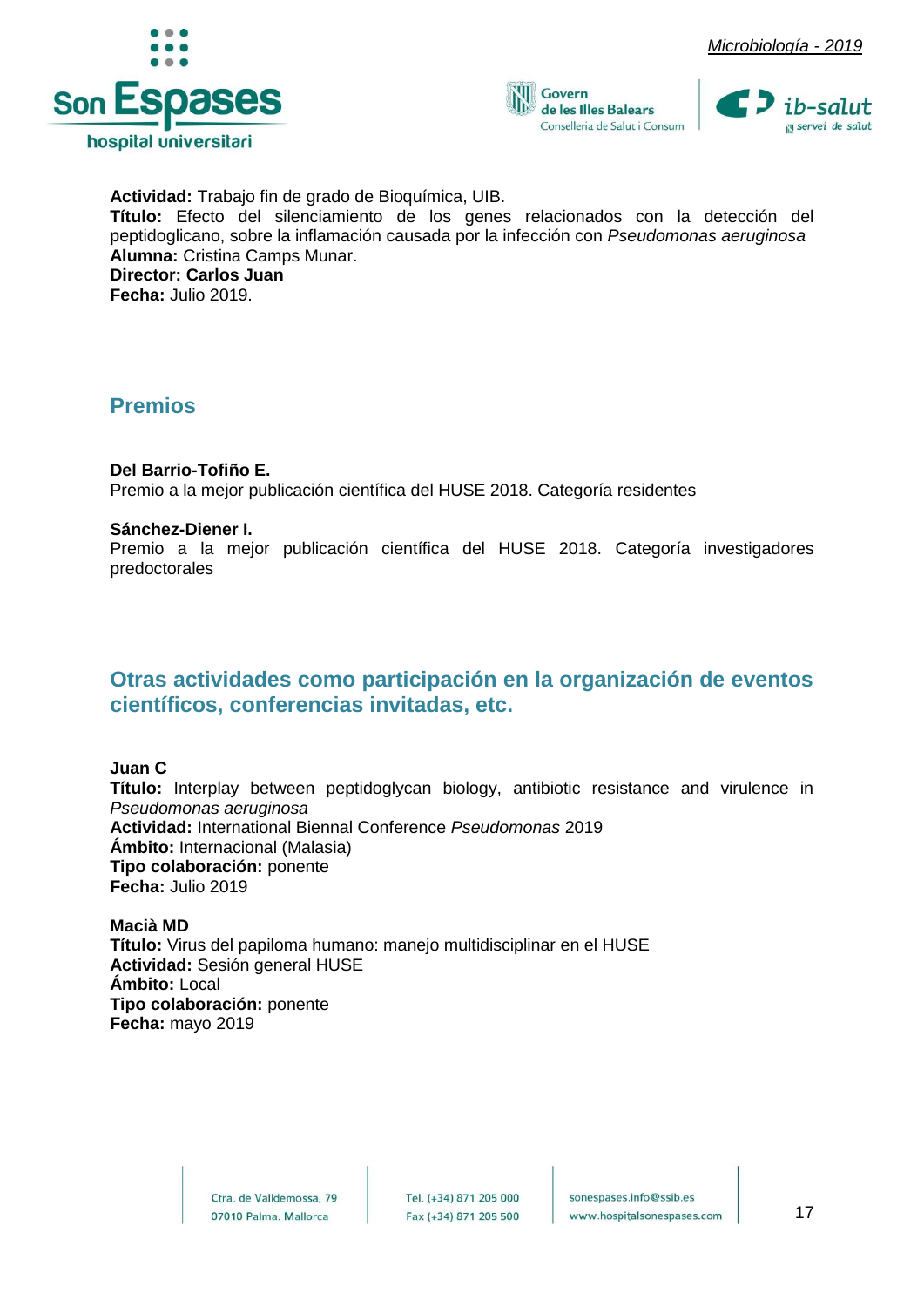





#### **Macià MD**

**Título:** Implementación del diagnóstico en un solo paso de la VHC en el HUSE: experiencia de los 5 primeros meses **Actividad:** Mesa redonda Gilead **Ámbito:** Local **Tipo colaboración:** ponente **Fecha:** noviembre 2019

#### **Macià MD**

**Título:** Mechanisms at play in biofilm-associated infections. **Actividad:** simposio en 29th annual congress of the European Society of Clinical Microbiology and Infectious Diseases (ECCMID). **Ámbito:** Internacional (Holanda). **Tipo colaboración:** Moderador **Fecha:** abril 2019

#### **Macià MD**

**Título:** Mechanisms & Regulation **Actividad:** simposio en 6th European Congress on Biofilms (Eurobiofilms) **Ámbito:** Internacional (Glasgow). **Tipo colaboración:** Moderador **Fecha:** septiembre 2019

#### **Macià MD**

**Título:** Microbiología Clínica: desde el laboratorio al manejo del paciente **Actividad:** curso online **Ámbito:** Internacional **Tipo colaboración:** ponente **Fecha:** mayo-junio 2019

**Oliver A. Título:** Presentación memoria científica y premios de investigación HUSE. **Actividad:** Jornada de investigación **Ámbito:** Local **Tipo colaboración:** ponente y organizador. **Fecha:** enero 2019.

**Oliver A. Título:** XII Curso de Antibioterapia. **Actividad:** XII Curso de Antibioterapia, HUSE, Palma de Mallorca. **Ámbito:** Local. **Tipo colaboración:** Organizador del curso. **Fecha:** abril 2019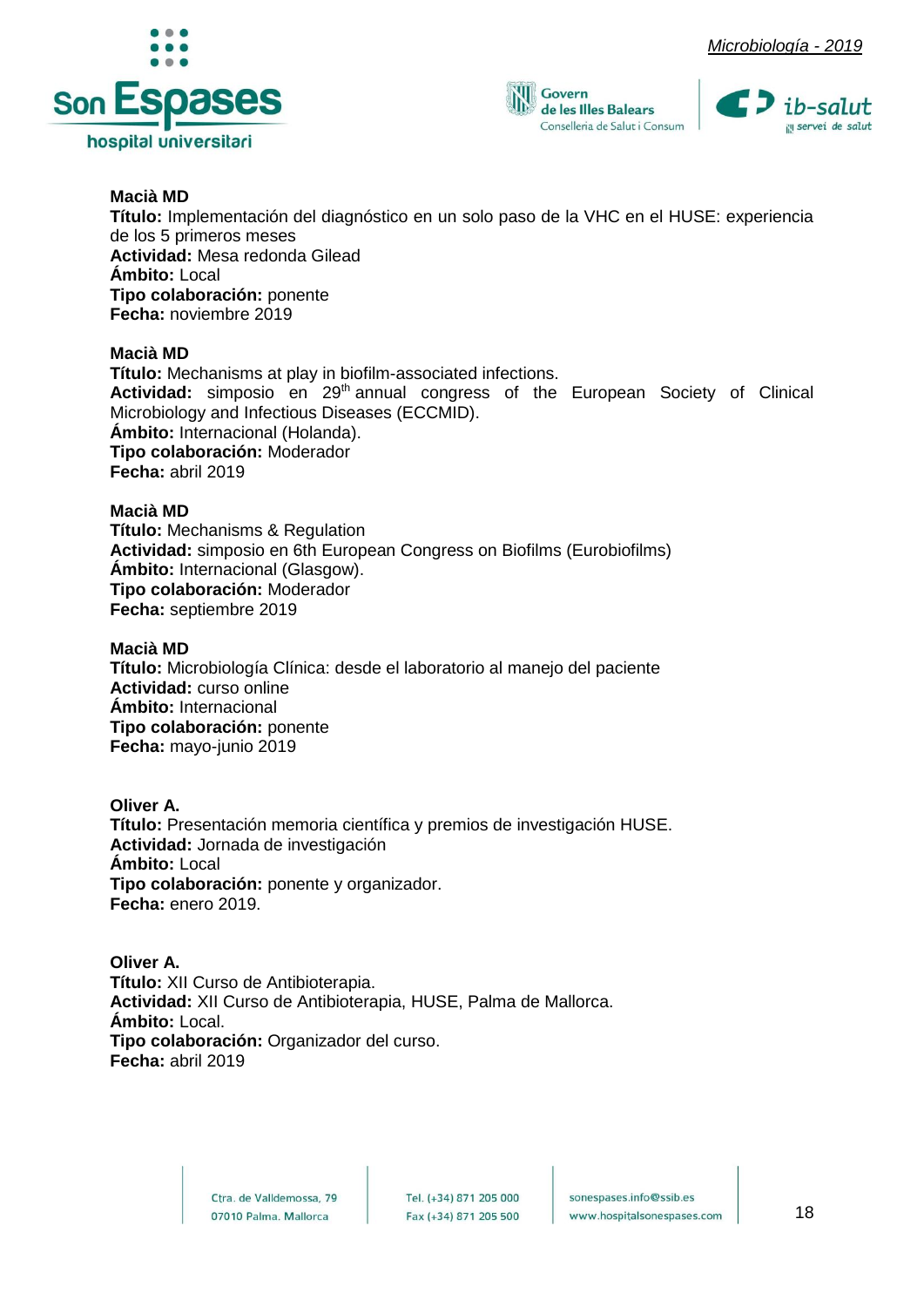





**Oliver A. Título:** Investigación en HUSE **Actividad:** Curso investigación para residentes. **Ámbito:** Local **Tipo colaboración:** ponente **Fecha:** Noviembre 2019.

#### **Oliver A.**

**Título:** Aplicación de los PROA en diferentes escenarios y grupos de pacientes. **Actividad:** Título Experto Universitario AMS-PROA excelencia: desde la práctica clínica hasta la certificación del hospital. UNED **Tipo colaboración:** Coordinador Módulo II **Fecha:** curso 2018-2019

**Oliver A, López C, Mulet X, del Barrio E Título:** Rotación práctica Avanzada Pseudomonas aeruginosa **Actividad:** curso teoricopráctico **Ámbito:** Nacional **Tipo colaboración:** organizador y ponente **Fecha:** Noviembre 2019

**Oliver A. Título:** Carbapenem resistance phenotypes/genotypes in *Pseudomonas aeruginosa* **Actividad:** Workshop European Society of Clinical Microbiology and Infectious Diseases (ESCMID) **Ámbito:** Internacional (Volos, Grecia) **Tipo colaboración:** ponente **Fecha:** Mayo 2019.

**Oliver A. Título:** Tratamiento de las infecciones por *Pseudomonas aeruginosa* multirresistente: interpretación clínica del antibiograma **Actividad:** Curso online SEIMC-MSD. **Ámbito:** Nacional **Tipo colaboración:** ponente **Fecha:** Junio 2019.

**Oliver A. Título:** Estudio nacional de *Pseudomonas aeruginosa* **Actividad:** Conferencia MSD **Ámbito:** Nacional (Bilbao) **Tipo colaboración:** ponente **Fecha:** Febrero 2019.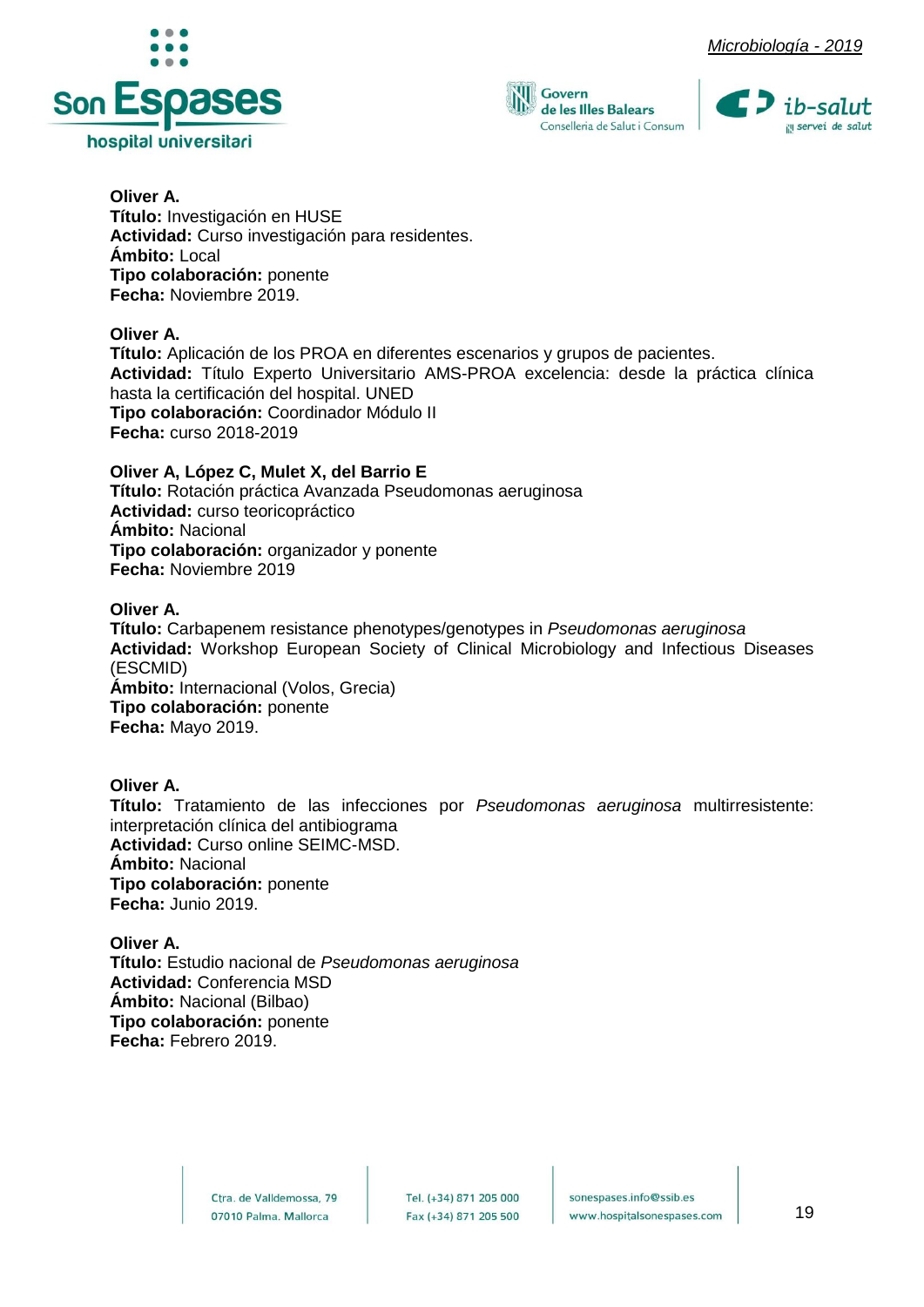





#### **Oliver A.**

**Título:** Antibiotics play with host cells: modulation of immune response and drug subcellular distribution **Actividad:** Sesión de comunicaciones orales 28th ECCMID **Ámbito:** Internacional (Amsterdam). **Tipo colaboración:** Moderador **Fecha:** Abril 2019

#### **Oliver A.**

**Título:** European Study Goup on Antibiotic Resistance Surveillance **Actividad:** Presentación comité ESCMID en 28th ECCMID **Ámbito:** Internacional (Amsterdam). **Tipo colaboración:** Ponente **Fecha:** Abril 2019

#### **Oliver A.**

**Título:** Mecanismos de Resistencia en Gramnegativos **Actividad:** XII curso GEIRAS **Ámbito:** Nacional (Seva) **Tipo colaboración:** Ponente **Fecha:** Septiembre 2019

#### **Oliver A.**

**Título:** Estudios de vigilancia activa en el control de infecciones: qué cultivar, cuando y como **Actividad:** XII curso GEIRAS **Ámbito:** Nacional (Seva) **Tipo colaboración:** Ponente **Fecha:** Septiembre 2019

**Oliver A. Título:** Mecanismos de resistencia en *Pseudomonas aeruginosa* **Actividad:** Curso online SEMYCIUC **Ámbito:** Nacional **Tipo colaboración:** Ponente **Fecha:** 2019

#### **Oliver A. Título:** WP3. Virulence, clonal dissemination and clinical impact **Actividad:** XI Jornadas Red Española de Investigación en Patología Infecciosa (REIPI) **Ámbito:** Nacional (Sevilla) **Tipo colaboración:** Ponente **Fecha:** Marzo 2019